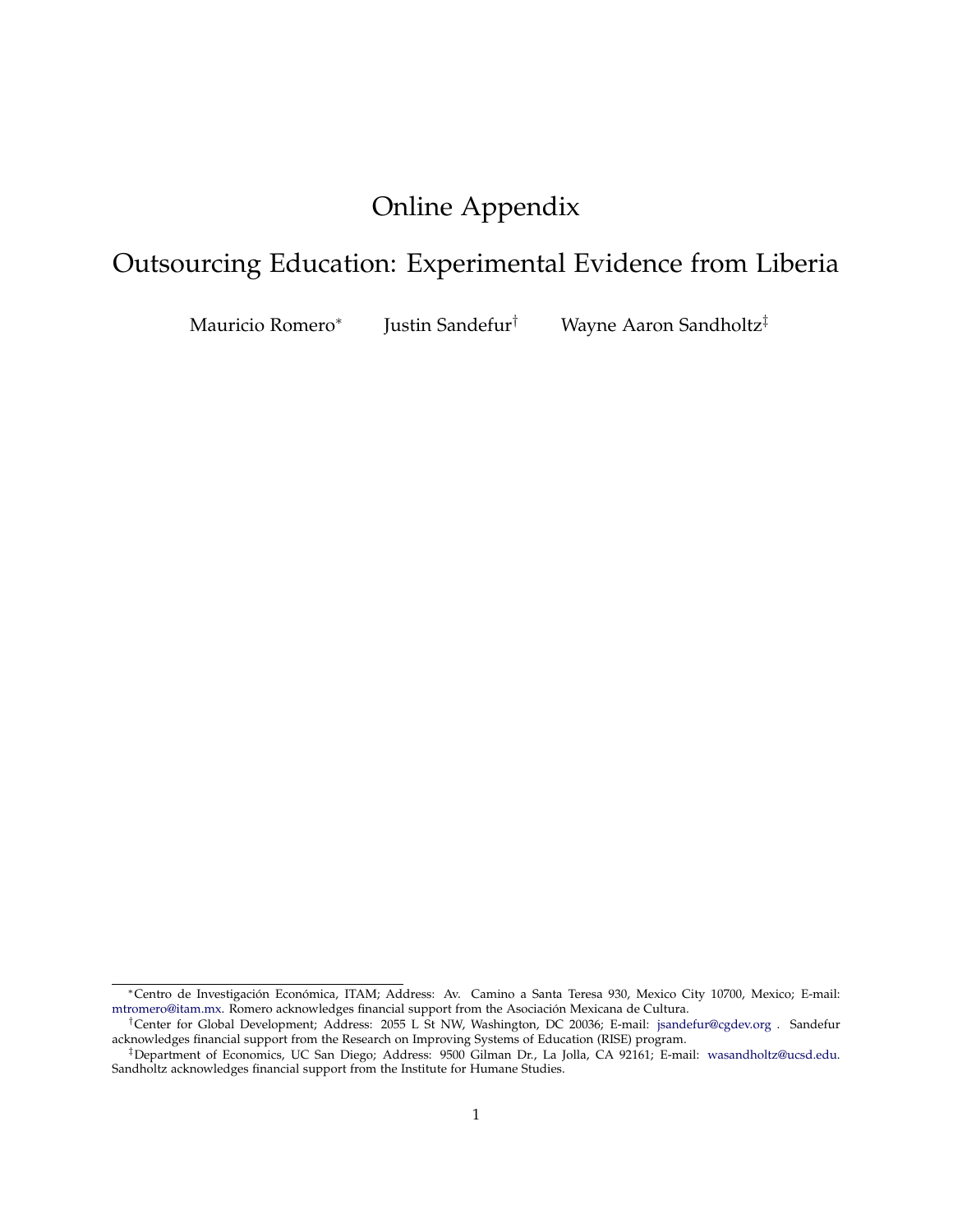## **A Online Appendix**

## **A.1 Additional tables and figures**



Figure A.1: Enrollment by age

*Note: This figure shows the percentage of students enrolled in early childhood education, primary schools, secondary schools, or universities by age. Authors' calculations based on 2014 Household Income and Expenditures Survey.*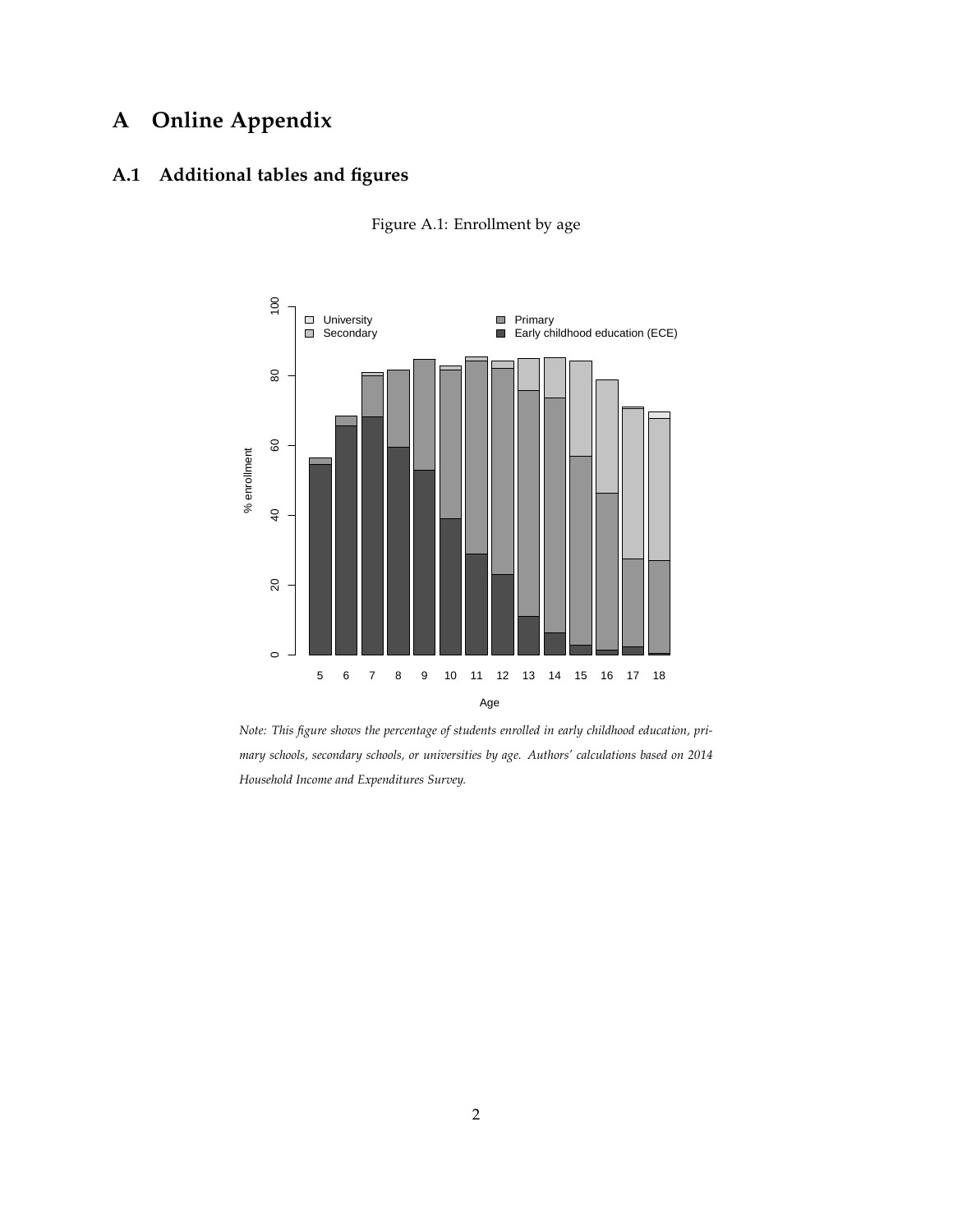| <b>Research Activities Year</b> |      | <b>Month</b> | <b>Intervention Activities</b> |
|---------------------------------|------|--------------|--------------------------------|
|                                 |      | Jun          | <b>Operator selection</b>      |
| Randomization                   |      | Jul          |                                |
|                                 |      | Aug          |                                |
| <b>First Wave</b>               | 2016 | Sep          | School year begins             |
|                                 |      | Oct          |                                |
|                                 |      | Nov          |                                |
|                                 |      | Dec          |                                |
|                                 |      | Jan          |                                |
|                                 |      | Feb          |                                |
|                                 |      | Mar          |                                |
|                                 | 2017 | Apr          |                                |
|                                 |      | May          |                                |
| <b>Second Wave</b>              |      | Jun          |                                |
|                                 |      | Jul          | School year ends               |

Figure A.2: Timeline

*Note:This figures provides a timeline for both research (left most column) and program (right most column) activities. Bridge signed its MOU with the Government of Liberia in March 2016, and thus started preparing for the program earlier than other providers.*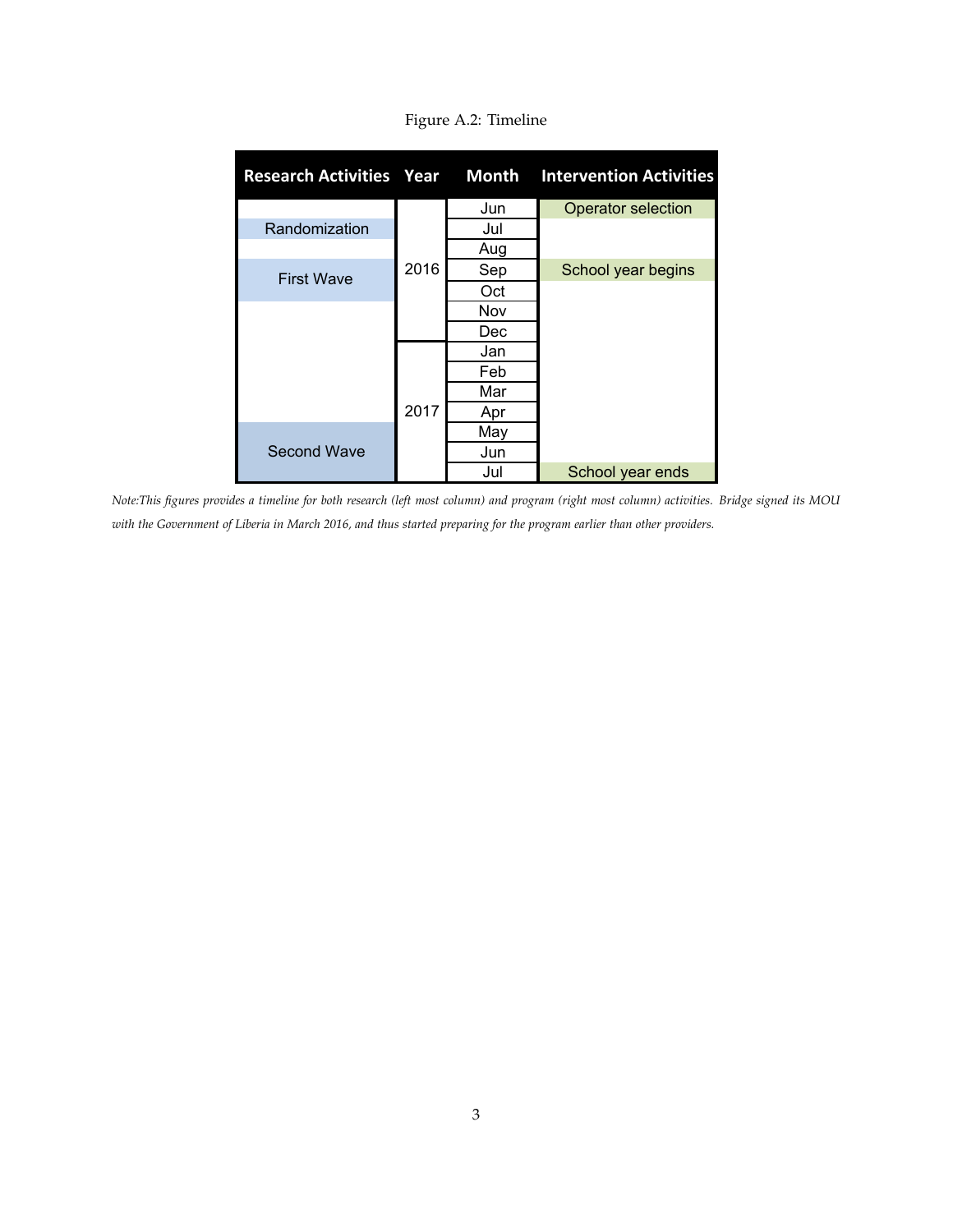

Figure A.3: Treatment effects by date tested during the first round of data collection

### (a) Math

#### (b) English

*Note: These figures show the intention-to-treat treatment effects on test scores by whether during the first wave of data collection students were tested in the first or the second half of field work. Treatment effects are estimated using test scores from the first and the second wave of data collection. We also estimate the treatment effect during the second wave of data collection controlling for test scores during the first wave of data collection (Wave 2 on Wave 1). The panel on the left shows results for math test scores, while the panel on the right shows English test scores.*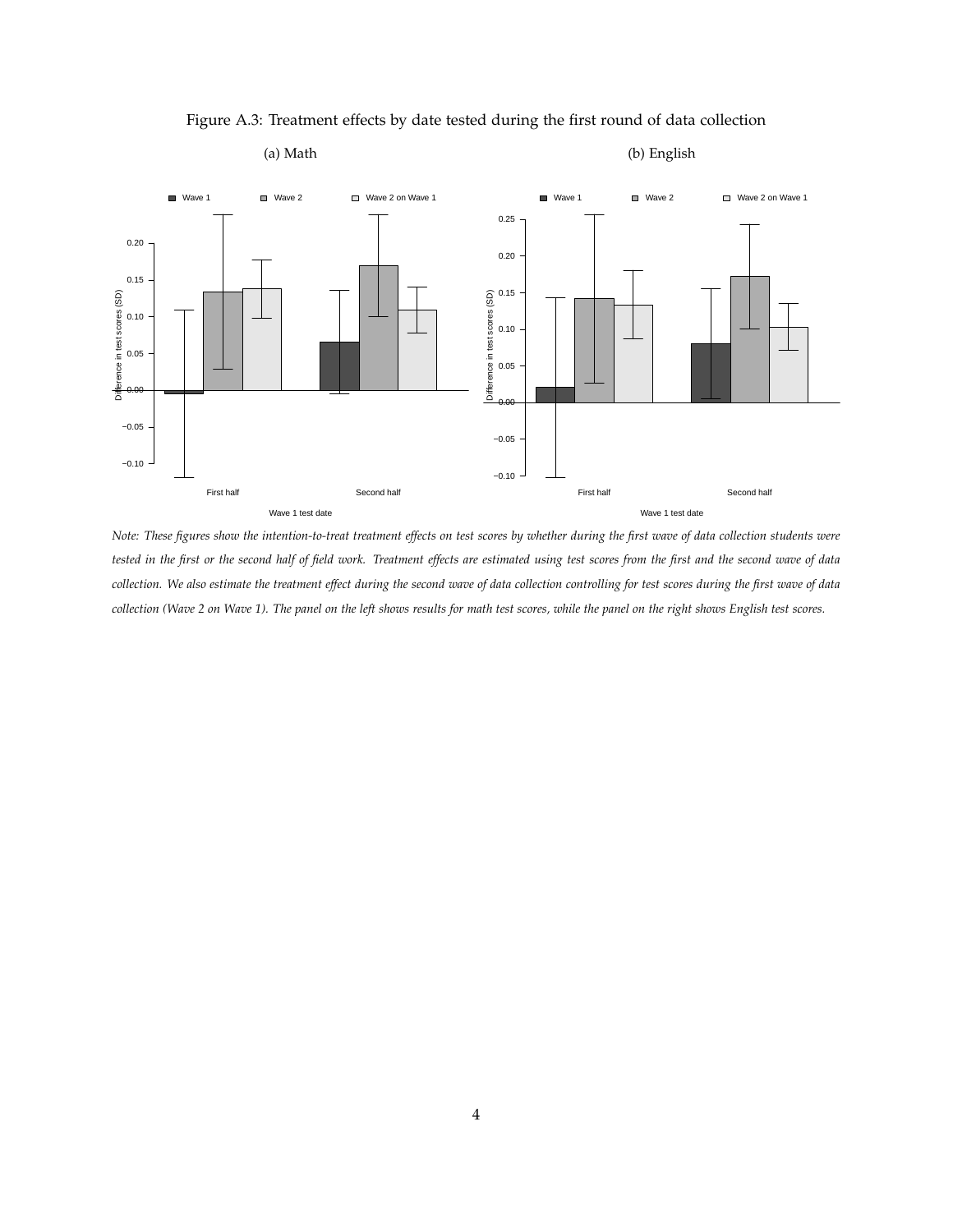

#### Figure A.4: Treatment effects by provider

(b) Treatment-on-the-treated effect (ToT)

(a) Intention-to-treat (ITT) effect

*Note: These figures show the raw, fully experimental treatment effects, the effects after adjusting for differences in school characteristics (before the Bayesian hierarchical model), the effects after applying a Bayesian hierarchical model (but without adjusting for school differences), and the comparable treatment effects after adjusting for differences in school characteristics and applying a Bayesian hierarchical model. Figure A.4a shows the intention-to-treat (ITT) effect, while Figure A.4b shows the treatment-onthe-treated (ToT) effect. The ToT effects are larger than the ITT effects due to providers replacing schools that did not meet the eligibility criteria, providers refusing schools, or students leaving PSL schools. Stella Maris had full non-compliance at the school level and therefore there is no ToT effect for this provider.*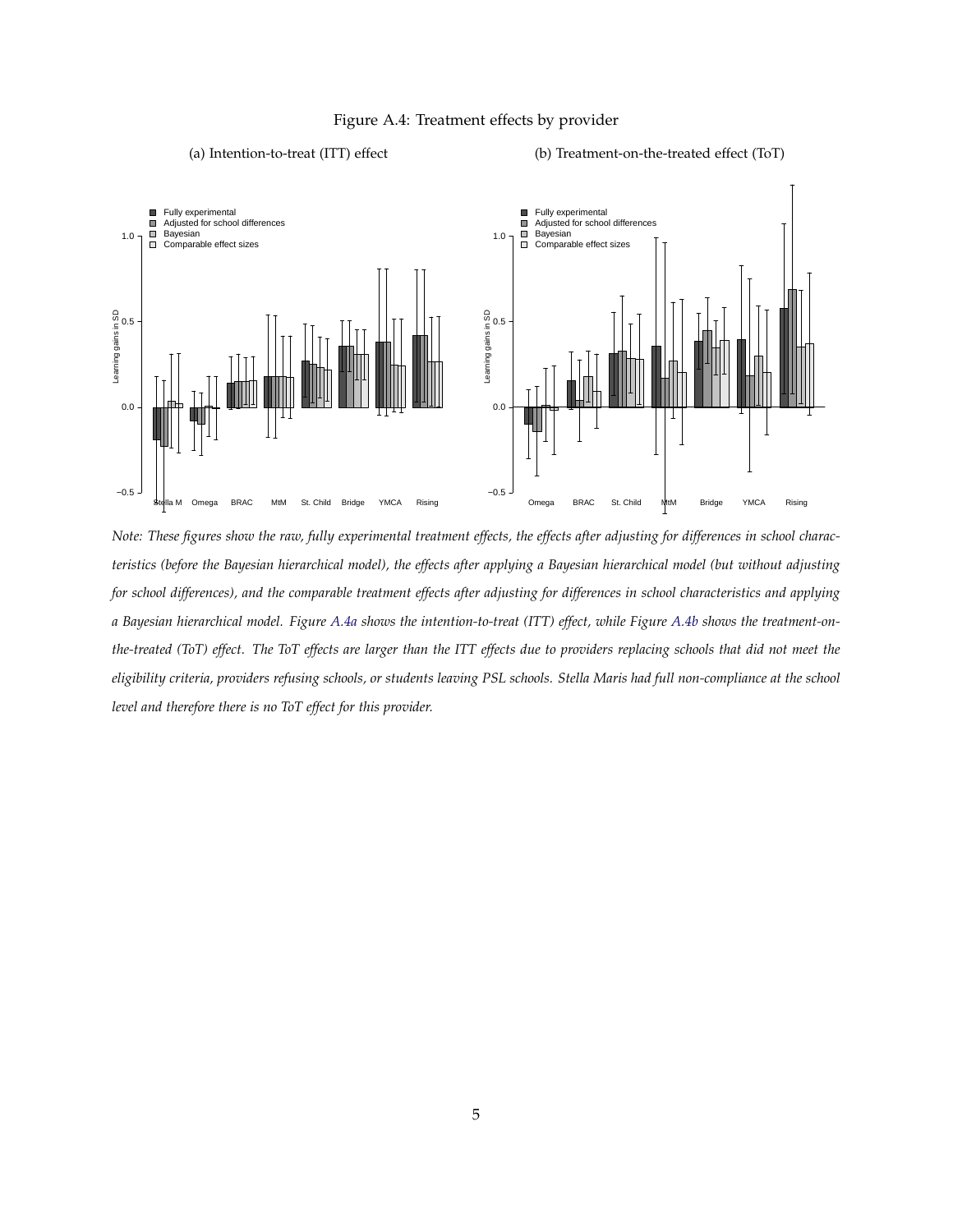

Figure A.5: Class sizes and class caps

*Note: These figures show the distribution of class sizes in treatment schools during the 2016/2017 academic year, as well as the class cap for each provider. The cap for all providers is 65 students, except for Bridge that has a cap of 45.*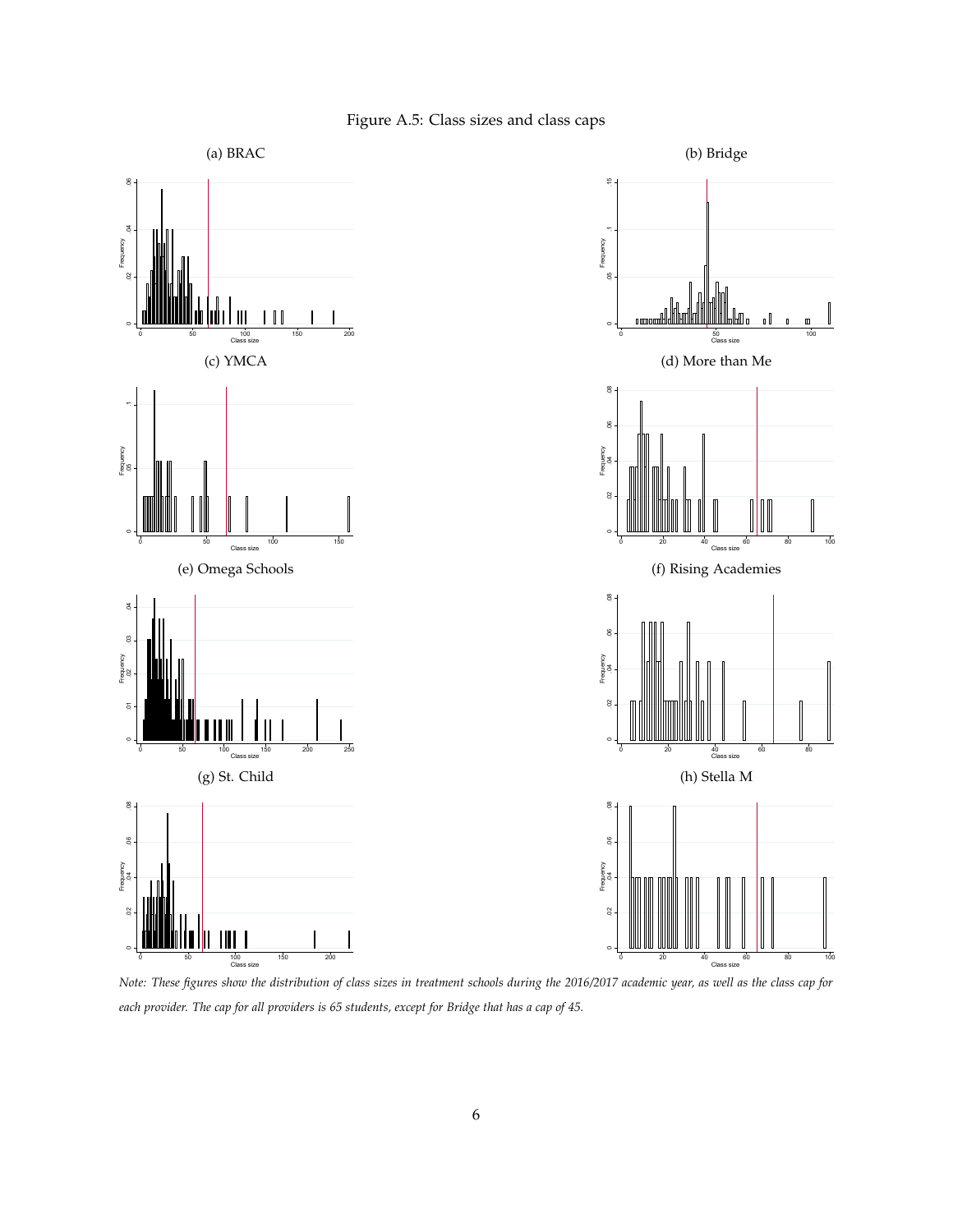|                             | (1)                         | (2)                  | (3)        |
|-----------------------------|-----------------------------|----------------------|------------|
|                             | RCT (Treatment and control) | Other public schools | Difference |
| Students: ECE               | 142.68                      | 112.71               | 29.97      |
|                             | (73.68)                     | (66.46)              | (5.77)     |
| Students: Primary           | 151.55                      | 132.38               | 19.16      |
|                             | (130.78)                    | (143.57)             | (10.18)    |
| Students                    | 291.91                      | 236.24               | 55.67      |
|                             | (154.45)                    | (170.34)             | (12.15)    |
| Classrooms per 100 students | 1.17                        | 0.80                 | 0.37       |
|                             | (1.63)                      | (1.80)               | (0.13)     |
| Teachers per 100 students   | 3.04                        | 3.62                 | $-0.58$    |
|                             | (1.40)                      | (12.79)              | (0.28)     |
| Textbooks per 100 students  | 99.21                       | 102.33               | $-3.12$    |
|                             | (96.34)                     | (168.91)             | (7.88)     |
| Chairs per 100 students     | 20.71                       | 14.13                | 6.58       |
|                             | (28.32)                     | (51.09)              | (2.38)     |
| Food from Gov or NGO        | 0.36                        | 0.30                 | 0.06       |
|                             | (0.48)                      | (0.46)               | (0.04)     |
| Solid building              | 0.36                        | 0.28                 | 0.08       |
|                             | (0.48)                      | (0.45)               | (0.04)     |
| Water pump                  | 0.62                        | 0.45                 | 0.17       |
|                             | (0.49)                      | (0.50)               | (0.04)     |
| Latrine/toilet              | 0.85                        | 0.71                 | 0.14       |
|                             | (0.33)                      | (0.45)               | (0.03)     |
| Observations                | 185                         | 2,420                | 2,605      |

Table A.1: External validity: Differences in characteristics of schools in the RCT (treatment and control) and other public schools (based on EMIS data)

This table presents the mean and standard error of the mean (in parentheses) for schools in the RCT (Column 1) and other public schools (Column 2), as well as the difference in means across both groups (Column 3). The sample of RCT schools is the original treatment and control allocation. ECE = Early childhood education. MOE= Ministry of Education. Authors' calculations based on Ministry of Education - Republic of Liberia (2015-2016) data. Standard errors are clustered at the school level.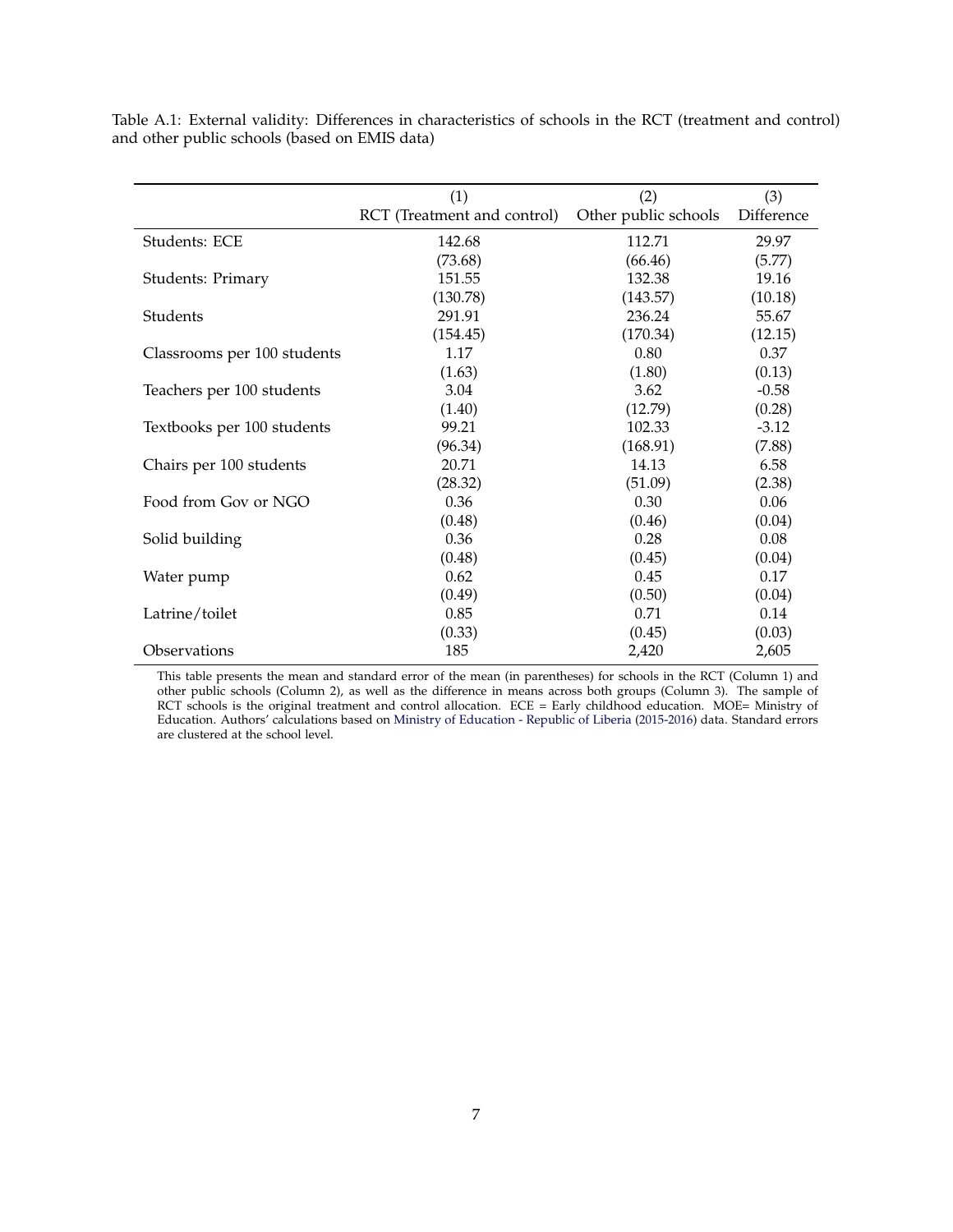|               | $\left(1\right)$     | (2) | (3)                      | $\left( 4\right)$ | (5)<br>$(1)-(2)+(3)+(4)$ | (6)<br>$[(1)-(2)]/(1)$   |
|---------------|----------------------|-----|--------------------------|-------------------|--------------------------|--------------------------|
|               | Randomly<br>assigned |     | Noncompliant Replacement | Outside<br>sample | Managed                  | % compliant<br>in sample |
| <b>BRAC</b>   | 20                   |     |                          |                   | 20                       | 100%                     |
| <b>Bridge</b> | 23                   |     |                          |                   | 25                       | 100%                     |
| <b>YMCA</b>   | 4                    |     |                          |                   | 4                        | 100%                     |
| MtM           | 6                    |     |                          |                   | h                        | 67%                      |
| Omega         | 19                   |     |                          |                   | 17                       | 89%                      |
| Rising        | 5                    |     |                          |                   | 5                        | 80%                      |
| Stella        | 4                    |     |                          |                   |                          | $0\%$                    |
| St. Child     | 12                   |     |                          |                   | 12                       | 83%                      |

#### Table A.2: Number of schools by provider

The table shows the number of schools originally assigned to treatment (Column 1) and the schools that either did not meet Ministry of Education criteria or were rejected by providers (Column 2). The Ministry of Education provided replacement schools for those that did not meet the criteria, presenting each provider with a new list of paired schools and informing them, as before, that they would operate one of each pair (but not which one). Replacement schools are shown in Column 3. Column 4 contains non-randomly assigned schools given to some providers. Column 5 shows the final number of schools managed by each provider. Finally, the last column shows the percentage of schools actually managed by the provider that are in our main sample.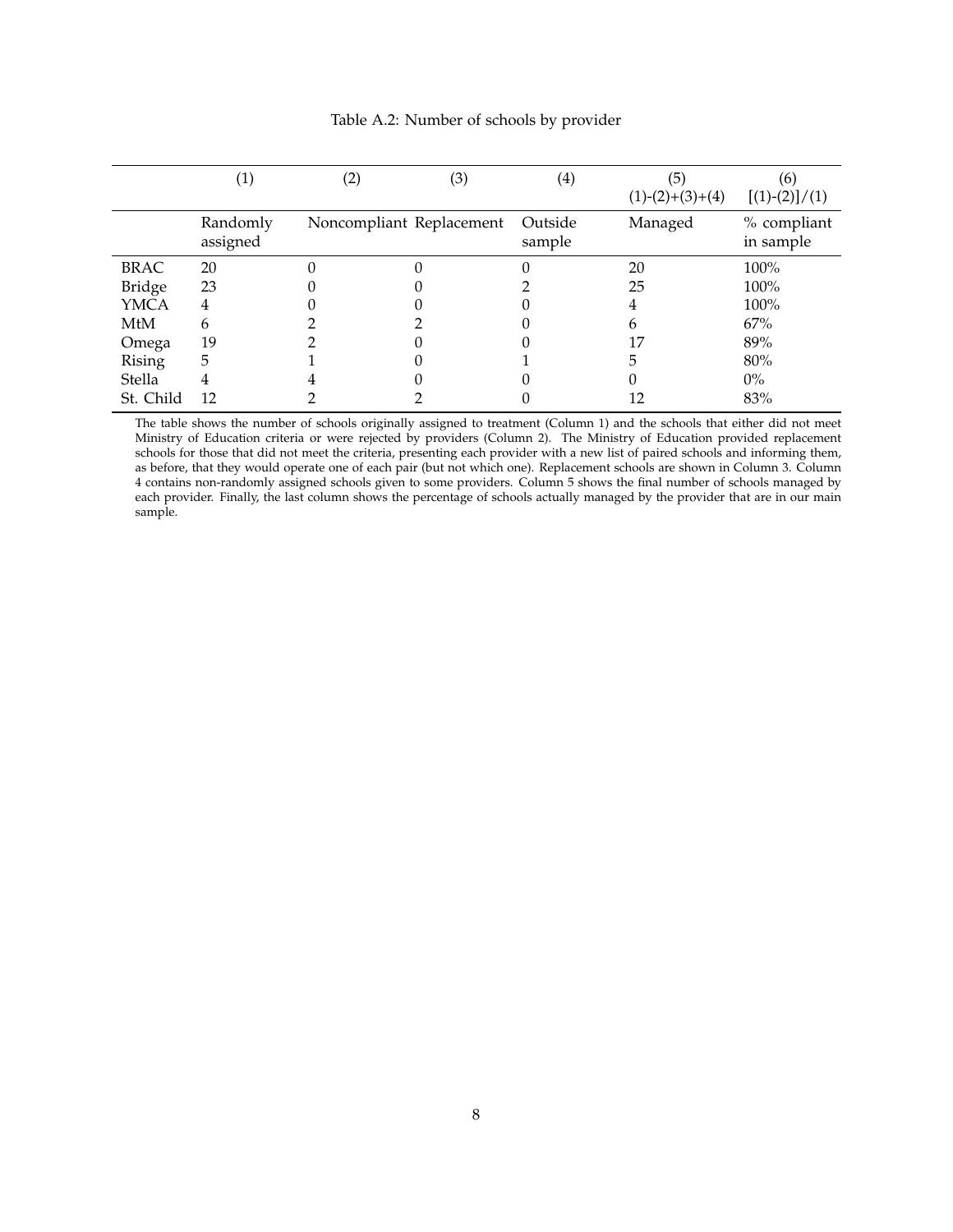|                             | (1)       | (2)      | (3)        | (4)              |
|-----------------------------|-----------|----------|------------|------------------|
|                             | Treatment | Control  | Difference | Difference (F.E) |
| Students: ECE               | 148.51    | 136.72   | 11.79      | 11.03            |
|                             | (76.83)   | (70.24)  | (10.91)    | (9.74)           |
| Students: Primary           | 159.05    | 143.96   | 15.10      | 15.68            |
|                             | (163.34)  | (86.57)  | (19.19)    | (16.12)          |
| Students                    | 305.97    | 277.71   | 28.26      | 27.56            |
|                             | (178.49)  | (124.98) | (22.64)    | (19.46)          |
| Classrooms per 100 students | 1.21      | 1.13     | 0.09       | 0.08             |
|                             | (1.62)    | (1.65)   | (0.24)     | (0.23)           |
| Teachers per 100 students   | 3.08      | 2.99     | 0.09       | 0.09             |
|                             | (1.49)    | (1.30)   | (0.21)     | (0.18)           |
| Textbooks per 100 students  | 102.69    | 95.69    | 7.00       | 7.45             |
|                             | (97.66)   | (95.40)  | (14.19)    | (13.74)          |
| Chairs per 100 students     | 18.74     | 22.70    | $-3.96$    | $-4.12$          |
|                             | (23.06)   | (32.81)  | (4.17)     | (3.82)           |
| Food from Gov or NGO        | 0.36      | 0.36     | $-0.01$    | $-0.01$          |
|                             | (0.48)    | (0.48)   | (0.08)     | (0.05)           |
| Solid building              | 0.39      | 0.33     | 0.06       | 0.06             |
|                             | (0.49)    | (0.47)   | (0.07)     | (0.06)           |
| Water pump                  | 0.56      | 0.67     | $-0.11$    | $-0.12$          |
|                             | (0.50)    | (0.47)   | (0.07)     | (0.06)           |
| Latrine/toilet              | 0.85      | 0.86     | $-0.01$    | $-0.01$          |
|                             | (0.35)    | (0.32)   | (0.05)     | (0.05)           |
| Observations                | 93        | 92       | 185        | 185              |

Table A.3: Balance table: Differences in characteristics of treatment and control schools, pre-treatment year (2015/2016, EMIS data)

This table presents the mean and standard error of the mean (in parenthesis) for the control (Column 1) and treatment (Column 2), as well as the difference between treatment and control (Column 3), and the difference taking into account the randomization design (i.e., including "pair" fixed effects) in Column 4. Authors' calculations based on Ministry of Education - Republic of Liberia (2015-2016) data.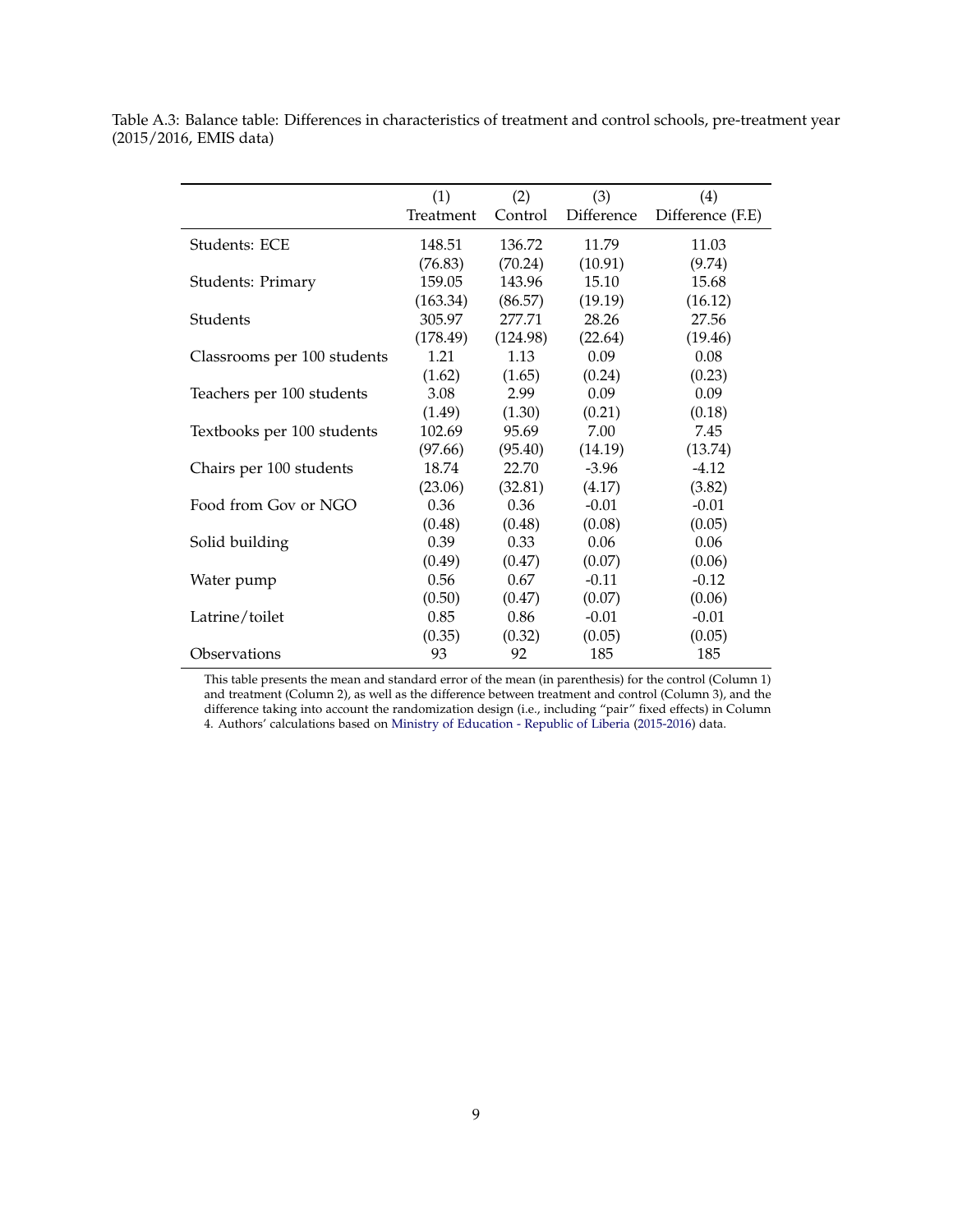|              |             | Wave 2         |                 |             | Wave 2 on Wave 1 |                 |  |
|--------------|-------------|----------------|-----------------|-------------|------------------|-----------------|--|
|              | Math<br>(1) | English<br>(2) | Abstract<br>(3) | Math<br>(4) | English<br>(5)   | Abstract<br>(6) |  |
| Panel A: ITT |             |                |                 |             |                  |                 |  |
| Treatment    | 0.18        | 0.18           | 0.046           | 0.14        | 0.13             | 0.032           |  |
|              | (0.034)     | (0.031)        | (0.038)         | (0.023)     | (0.021)          | (0.036)         |  |
| No. of obs.  | 3,492       | 3,492          | 3,492           | 3,492       | 3,492            | 3,492           |  |
| Panel B: ToT |             |                |                 |             |                  |                 |  |
| Treatment    | 0.22        | 0.21           | 0.056           | 0.17        | 0.16             | 0.038           |  |
|              | (0.040)     | (0.037)        | (0.045)         | (0.027)     | (0.025)          | (0.043)         |  |
| No. of obs.  | 3,492       | 3.492          | 3.492           | 3.492       | 3.492            | 3,492           |  |

Table A.4: ITT and ToT effect after one year

This table presents the treatment effect on test scores at the end of the schools year. Columns 1-3 use a specification that takes into account the randomization design — i.e., includes "pair" fixed effects — and includes student and school controls. Columns 4-6 also control for test scores collected during the first wave of data collection. Panel A has the intention-totreat (ITT) effect, while Panel B has the treatment-on-the-treated (ToT) effect. The treatmenton-the-treated effect is estimated using the assigned treatment as an instrument for whether the student is in fact enrolled in a PSL school during the 2016/2017 academic year. Standard errors are clustered at the school level.

| <b>Student controls</b>            | Ouestion    | Ouestionnaire |
|------------------------------------|-------------|---------------|
| Wealth index                       | $A1-A7$     | Student       |
| Age                                | B1          | Student       |
| Gender                             | B2          | Student       |
| Grade (2015/2016)                  | В6а         | Student       |
|                                    |             |               |
| <b>School controls</b>             |             |               |
| Enrollment (2015/2016)             | C1          | Principal     |
| Infrastructure quality (2015/2016) | $L1-L3$     | Principal     |
| Travel time to nearest bank        | I 6         | Principal     |
| Rurality                           | I .7        | Principal     |
| NGO programs in 2015/2016          | $M1-M4$     | Principal     |
| Donations in 2015/2016             | N1A-N3b a 5 | Principal     |
|                                    |             |               |

This table shows the control variables included in specification 2.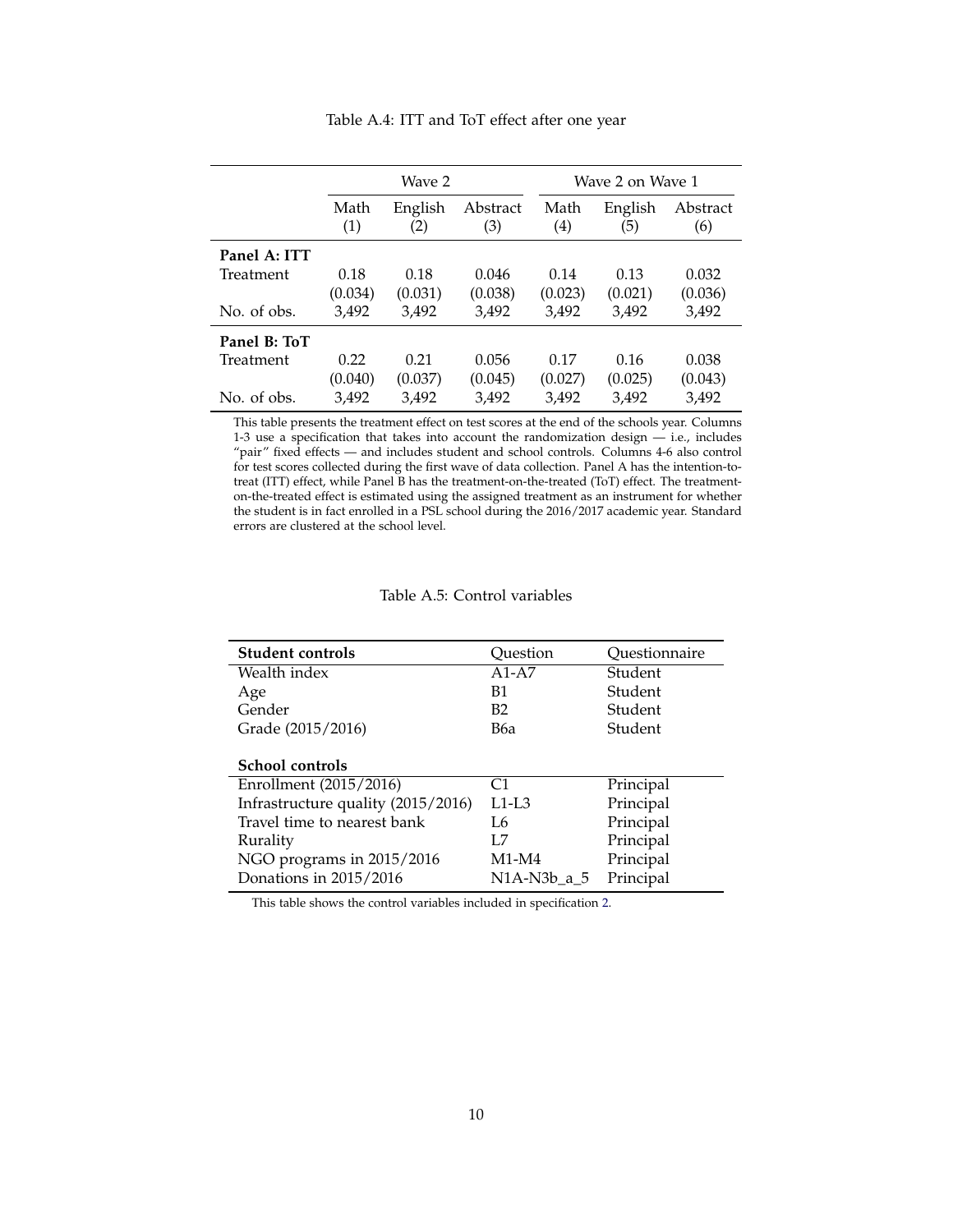|                                   | <b>ITT</b>                                   | ToT    |
|-----------------------------------|----------------------------------------------|--------|
|                                   | (1)                                          | (2)    |
| Panel A: Base IRT model           |                                              |        |
| English                           | 0.18                                         | 0.21   |
|                                   | (0.03)                                       | (0.04) |
| Math                              | 0.18                                         | 0.22   |
|                                   | (0.03)                                       | (0.04) |
|                                   | Panel B: Base IRT model standarized by grade |        |
| English                           | 0.23                                         | 0.28   |
|                                   | (0.04)                                       | (0.05) |
| Math                              | 0.23                                         | 0.27   |
|                                   | (0.04)                                       | (0.05) |
| Panel C: PCA                      |                                              |        |
| English                           | 0.16                                         | 0.19   |
|                                   | (0.03)                                       | (0.04) |
| Math                              | 0.24                                         | 0.28   |
|                                   | (0.04)                                       | (0.05) |
| Panel D: PCA standarized by grade |                                              |        |
| English                           | 0.19                                         | 0.23   |
|                                   | (0.04)                                       | (0.05) |
| Math                              | 0.28                                         | 0.33   |
|                                   | (0.05)                                       | (0.06) |
| Panel E: % correct answers        |                                              |        |
| English                           | 2.96                                         | 3.56   |
|                                   | (0.55)                                       | (0.66) |
| Math                              | 4.24                                         | 5.09   |
|                                   | (0.71)                                       | (0.84) |
| Observations                      | 3,492                                        | 3,492  |

Table A.6: Treatment effects across various measures of difference in student ability

Column 1 shows the intention-to-treat treatment effect estimated with a specification that takes into account the randomization design — i.e., includes "pair" fixed effects — and includes for student and school controls. The treatment-on-the-treated effect (Column 2) is estimated using the assigned treatment as an instrument for whether the student is in fact enrolled in a PSL school during the 2016/2017 academic year. Panel A uses our default IRT model and normalizes test scores using the same mean and standard deviation across all grades. Panel B uses the same IRT model as Panel A, but normalizes test scores using a different mean and standard deviation for each grade. Panel C estimates students' ability as the first component from a principal component analysis (PCA), and normalizes test scores using a common mean and standard deviation across all grades. Panel D uses the same model as Panel C but normalizes test scores using a different mean and standard deviation per grade. Panel E calculates the percentage of correct responses. Standard errors are clustered at the school level.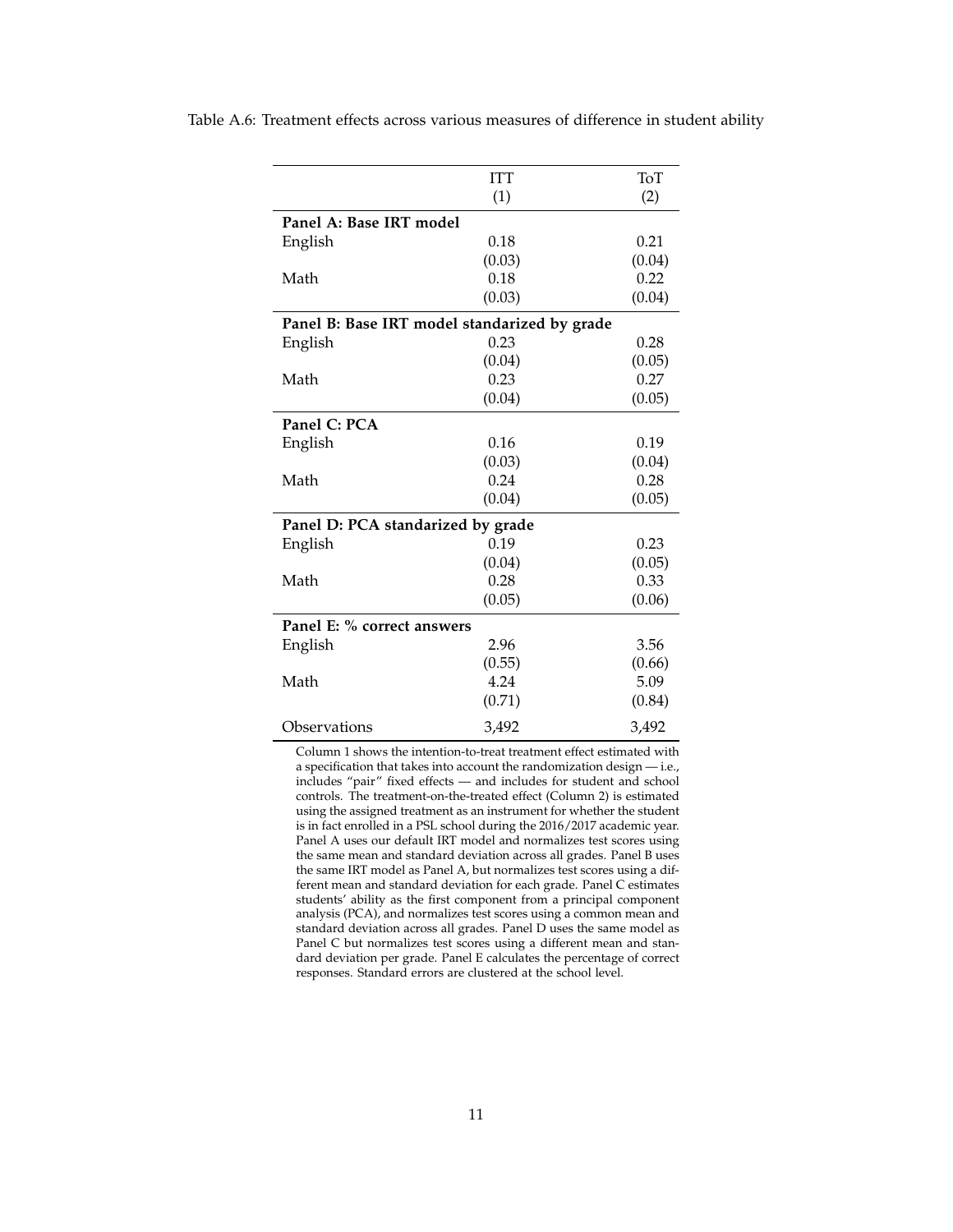|                                    |                          | Hours per week           |                           | % time per week          |                          |                          |
|------------------------------------|--------------------------|--------------------------|---------------------------|--------------------------|--------------------------|--------------------------|
|                                    | (1)                      | (2)                      | (3)                       | (4)                      | (5)                      | (6)                      |
| Treatment                          | 0.70                     | 0.34                     | 0.34                      | 0.87                     | $-0.38$                  | $-0.38$                  |
| Math or English                    | (0.11)<br>2.08<br>(0.13) | (0.13)<br>1.71<br>(0.16) | (0.13)                    | (0.26)<br>8.74<br>(1.10) | (1.20)<br>7.47<br>(1.60) | (1.20)                   |
| Treatment $\times$ Math or English |                          | 0.71                     |                           |                          | 2.50                     |                          |
|                                    |                          | (0.26)                   |                           |                          | (2.18)                   |                          |
| Math                               |                          |                          | 0.34                      |                          |                          | $-0.86$                  |
| English                            |                          |                          | (0.075)<br>3.08<br>(0.30) |                          |                          | (2.02)<br>15.8<br>(2.09) |
| Treatment $\times$ Math            |                          |                          | 0.65                      |                          |                          | 7.63                     |
|                                    |                          |                          | (0.17)                    |                          |                          | (2.72)                   |
| Treatment $\times$ English         |                          |                          | 0.77                      |                          |                          | $-2.63$                  |
|                                    |                          |                          | (0.47)                    |                          |                          | (2.83)                   |
| No. of obs.                        | 4.299                    | 4.299                    | 4,299                     | 4.299                    | 4.299                    | 4,299                    |

Table A.7: Treatment effect on instruction time by subject

This table presents the treatment effect on instruction time by subject. The outcome is hours per week in Columns 1-3. The outcome in Columns 4-6 is fraction of time per week. The unit of observation is at the grade-subject level. All regressions take into account the randomization design (i.e., include "pair" fixed effects). Standard errors are clustered at the school level.

|                              | Male<br>(1) | (2)     | Top wealth quartile Bottom wealth quartile<br>(3) | Grade<br>(4) |
|------------------------------|-------------|---------|---------------------------------------------------|--------------|
| Treatment                    | 0.20        | 0.18    | 0.17                                              | 0.16         |
|                              | (0.047)     | (0.035) | (0.035)                                           | (0.10)       |
| Treatment $\times$ covariate | $-0.021$    | 0.029   | 0.061                                             | 0.0050       |
|                              | (0.068)     | (0.066) | (0.050)                                           | (0.020)      |
| No. of obs.                  | 3,492       | 3,492   | 3,492                                             | 3,492        |

#### Table A.8: Heterogeneity by student characteristics

The outcome variable is the test scores at the end of the school year. All regressions include "pair" fixed effects and include student and school controls. Each column shows the interaction of a different covariate with treatment. Standard errors are clustered at the school level.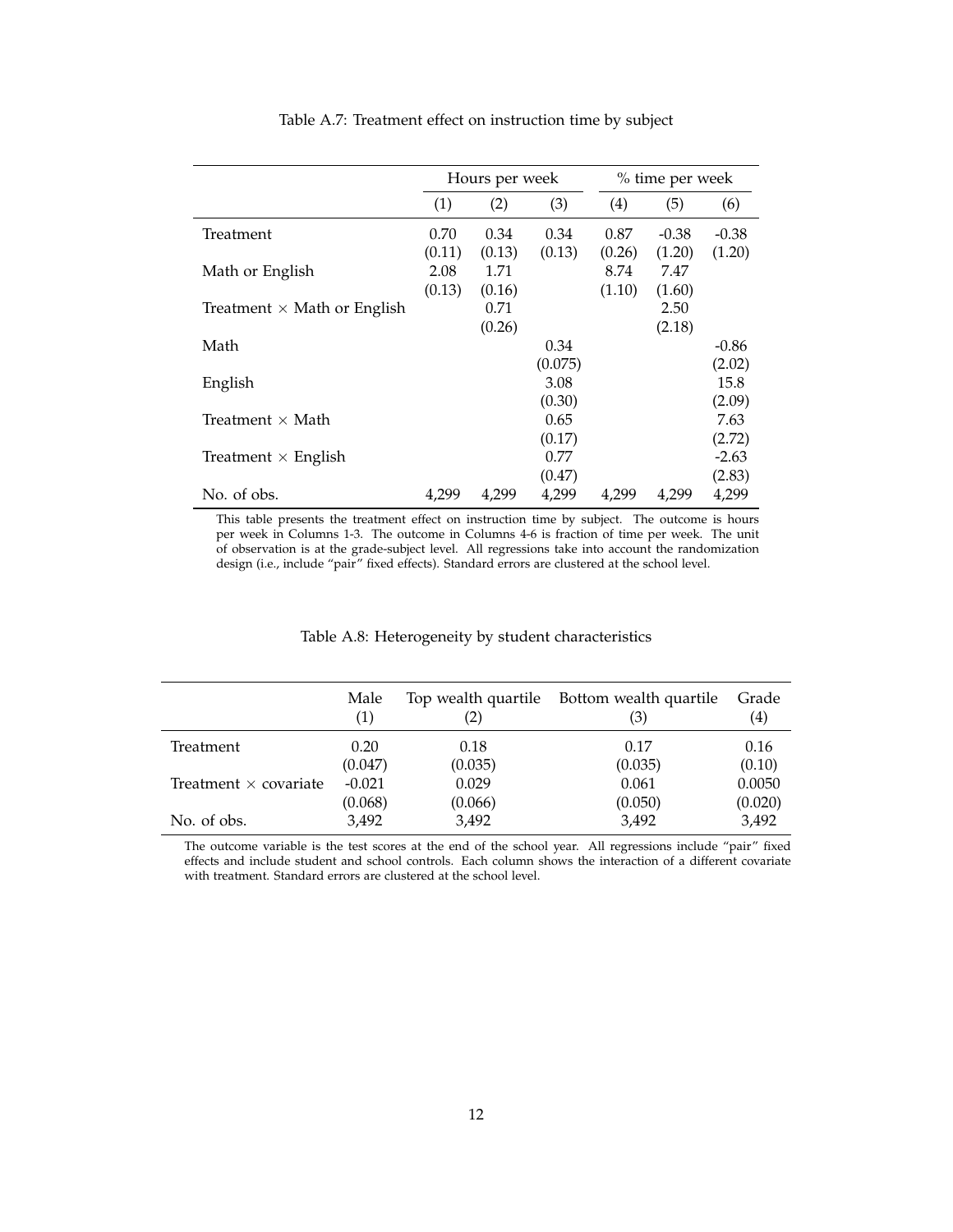| Table A.9: Student selection |
|------------------------------|
|                              |

|                                      | (1)                   | (2)<br>Same school Same school | (3)<br>Same school   |
|--------------------------------------|-----------------------|--------------------------------|----------------------|
| Treatment                            | 0.061<br>(0.082)      | 0.012<br>(0.026)               | 0.021<br>(0.019)     |
| Treatment $\times$ Age               | $-0.0042$<br>(0.0064) |                                |                      |
| Treatment $\times$ Male              |                       | $-0.011$<br>(0.028)            |                      |
| Treatment $\times$ Asset Index (PCA) |                       |                                | $-0.0059$<br>(0.011) |
| No. of obs.                          | 3,487                 | 3,487                          | 3,428                |

The outcome variable is whether the student is enrolled at the end of the 2016/2017 school year in the same schools he or she was enrolled in the 2015/2016 school year. All regressions include "pair" fixed effects. Standard errors are clustered at the school level.

| Table A.10: ITT treatment effects, by whether class size caps are binding without including adjacent grades |  |  |  |
|-------------------------------------------------------------------------------------------------------------|--|--|--|
|                                                                                                             |  |  |  |
|                                                                                                             |  |  |  |
|                                                                                                             |  |  |  |

| (1)<br>$\Delta$ enrollment | (2)<br>$\%$ same school | (3)<br>$\%$ in school | (4)<br>Test scores |
|----------------------------|-------------------------|-----------------------|--------------------|
|                            |                         |                       |                    |
|                            |                         |                       | 0.14               |
| (1.15)                     | (1.43)                  | (0.67)                | (0.036)            |
| $-8.92$                    | $-16.8$                 | $-0.051$              | 0.41               |
| (6.26)                     | (8.01)                  | (4.15)                | (0.14)             |
| 1,635                      | 3,637                   | 3,485                 | 3,490              |
| $-0.70$                    | 81.63                   | 93.45                 | 0.12               |
| $-7.62$                    | 87.14                   | 94.12                 | $-0.07$            |
| $-14.29$                   | $-21.20$                | $-1.72$               | 0.27               |
| 0.04                       | 0.01                    | 0.68                  | 0.07               |
|                            | 5.37                    | 4.41                  | 1.67               |

This table mirrors Table 5, but adjacent grades are not included in the calculation of the constrained indicator. Column 1 uses school-grade level data. Columns 2 - 4 use student level data. The independent variable in Column 4 is the composite test score. The sample is the original treatment and control allocation. There were 216 constrained classes at baseline (holding 35% of students), and 1,448 unconstrained classes at baseline (holding 65% of students). Standard errors are clustered at the school level.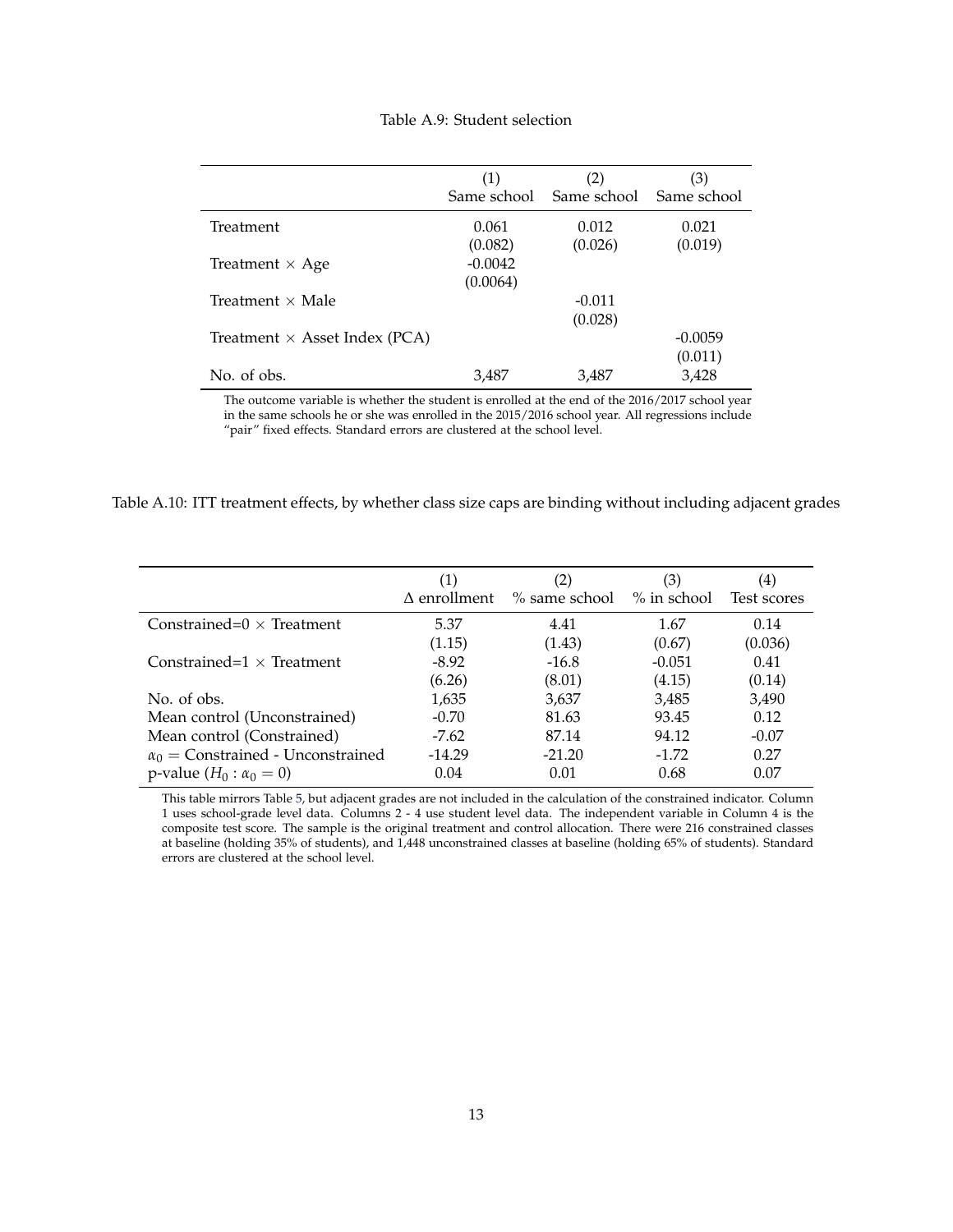|                                      | (1)       | (2)     | (3)        | (4)        | (5)      |
|--------------------------------------|-----------|---------|------------|------------|----------|
|                                      | Treatment | Control | Difference | Difference | 90% CI   |
|                                      |           |         |            | (E.E)      | (bounds) |
| Panel A: Spot check $(N = 929)$      |           |         |            |            |          |
| % on schools campus                  | 68.15     | 52.40   | 15.75      | 14.17      | 2.67     |
|                                      | (46.64)   | (50.00) | (4.45)     | (3.75)     | 27.96    |
| % in classroom                       | 50.96     | 41.05   | 9.91       | 9.96       | $-1.21$  |
|                                      | (50.04)   | (49.25) | (4.78)     | (3.86)     | 24.26    |
| B: Classroom observation $(N = 143)$ |           |         |            |            |          |
| Active instruction (% class time)    | 38.12     | 30.13   | 7.98       | 7.62       | $-4.75$  |
|                                      | (28.93)   | (32.11) | (4.86)     | (4.75)     | 19.92    |
| Passive instruction (% class time)   | 16.24     | 12.80   | 3.44       | 4.72       | $-4.93$  |
|                                      | (17.18)   | (19.83) | (2.95)     | (3.23)     | 9.62     |
| Classroom management (% class time)  | 20.82     | 10.67   | 10.16      | 10.33      | 0.77     |
|                                      | (21.06)   | (14.83) | (2.85)     | (3.32)     | 16.99    |
| Teacher off-task (% class time)      | 24.82     | 46.40   | $-21.58$   | $-22.66$   | $-40.24$ |
|                                      | (32.65)   | (41.09) | (5.92)     | (6.26)     | $-10.32$ |
| Student off-task (% class time)      | 55.06     | 57.60   | $-2.54$    | $-5.19$    | $-16.05$ |
|                                      | (31.23)   | (34.87) | (5.26)     | (4.88)     | 12.63    |
| Panel C: Inputs ( $N = 143$ )        |           |         |            |            |          |
| Number of seats                      | 20.64     | 20.58   | 0.06       | 0.58       | $-7.22$  |
|                                      | (13.33)   | (13.57) | (2.21)     | (1.90)     | 5.36     |
| % with students sitting on the floor | 2.41      | 4.23    | $-1.82$    | $-1.51$    | $-7.48$  |
|                                      | (15.43)   | (20.26) | (2.94)     | (2.61)     | 2.76     |
| % with chalk                         | 96.39     | 78.87   | 17.51      | 16.58      | 9.47     |
|                                      | (18.78)   | (41.11) | (5.29)     | (5.50)     | 27.85    |
| % of students with textbooks         | 37.08     | 17.60   | 19.48      | 22.60      | $-1.21$  |
|                                      | (43.22)   | (35.25) | (6.33)     | (6.32)     | 34.87    |
| % of students with pens/pencils      | 88.55     | 79.67   | 8.88       | 8.16       | 1.36     |
|                                      | (19.84)   | (30.13) | (4.19)     | (4.10)     | 20.98    |

Table A.11: Intensive margin effect on teacher attendance and classroom observation with Lee bounds

This table presents the mean and standard error of the mean (in parenthesis) for the control (Column 1) and treatment (Column 2) groups, as well as the difference between treatment and control (Column 3), and the difference taking into account the randomization design (i.e., including "pair" fixed effects) in Column 4. Column 5 shows the 90% confidence interval using Lee (2009) bounds. Panel A provides results from the spot check using the Ministry of Education - Republic of Liberia (2015-2016) data on teachers as a baseline, and treating teachers who no longer teach at school as attriters. Panel B and C provide the classroom observation information without imputing values for schools not in session during our visit, and treating the missing information as attrition. Standard errors are clustered at the school level.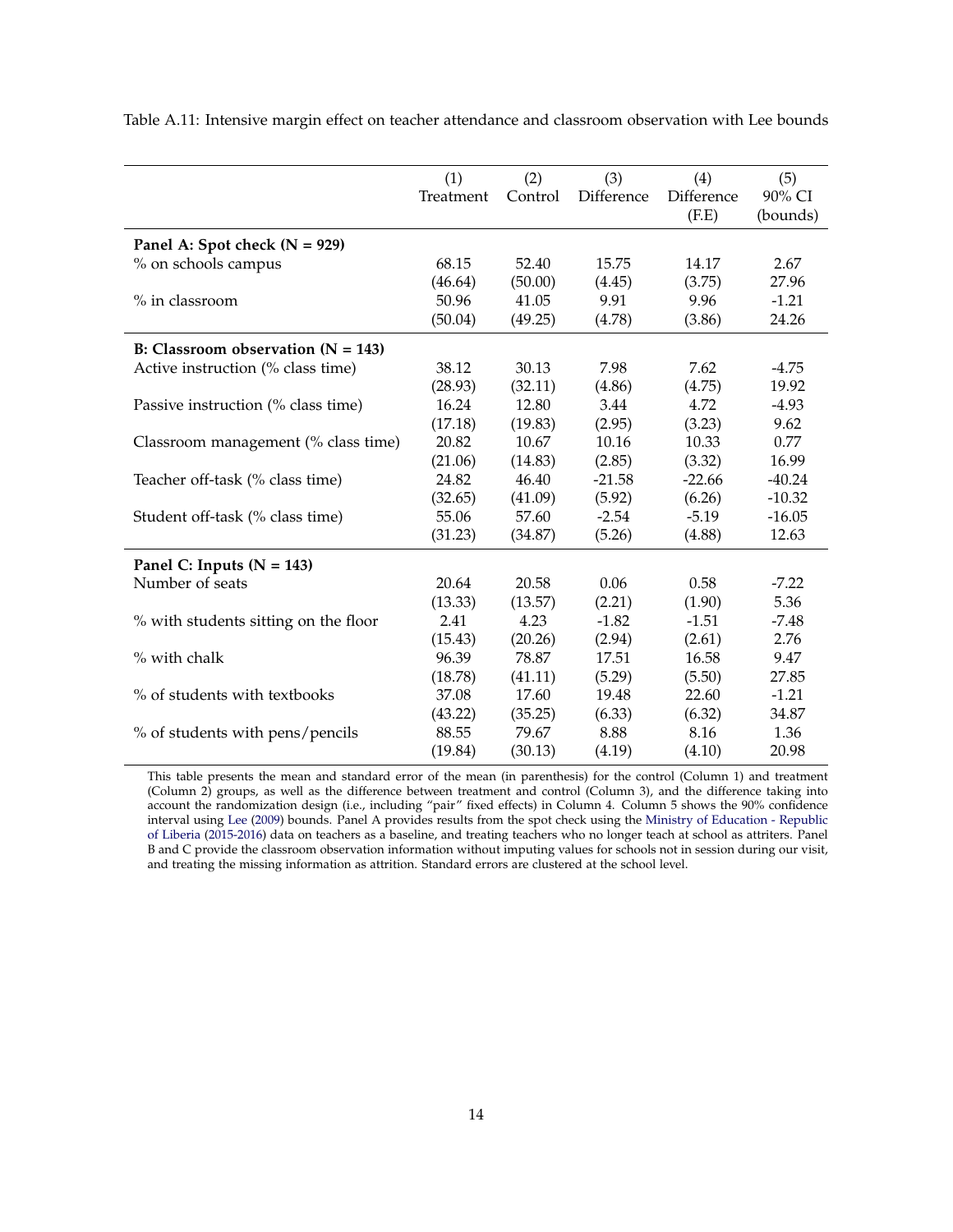|                                          | (1)<br>Treatment | (2)<br>Control | (3)<br>Difference | (4)<br>Difference (F.E) |
|------------------------------------------|------------------|----------------|-------------------|-------------------------|
| Maintains an enrollment log              | 0.90             | 0.80           | 0.10              | 0.10                    |
|                                          | (0.30)           | (0.40)         | (0.05)            | (0.05)                  |
| Log contains student name                | 0.89             | 0.82           | 0.08              | 0.08                    |
|                                          | (0.31)           | (0.39)         | (0.05)            | (0.05)                  |
| Log contains student grade               | 0.94             | 0.84           | 0.10              | 0.10                    |
|                                          | (0.25)           | (0.37)         | (0.05)            | (0.05)                  |
| Log contains student age                 | 0.65             | 0.64           | 0.00              | 0.00                    |
|                                          | (0.48)           | (0.48)         | (0.07)            | (0.07)                  |
| Log contains student gender              | 0.89             | 0.83           | 0.07              | 0.06                    |
|                                          | (0.31)           | (0.38)         | (0.05)            | (0.05)                  |
| Log contains student contact information | 0.26             | 0.13           | 0.13              | 0.13                    |
|                                          | (0.44)           | (0.34)         | (0.06)            | (0.06)                  |
| Enrollment log is clean and neat         | 0.39             | 0.26           | 0.13              | 0.13                    |
|                                          | (0.49)           | (0.44)         | (0.07)            | (0.07)                  |
| Maintains official schedule              | 0.98             | 0.89           | 0.09              | 0.09                    |
|                                          | (0.15)           | (0.31)         | (0.04)            | (0.03)                  |
| Official schedule is posted              | 0.84             | 0.70           | 0.14              | 0.14                    |
|                                          | (0.37)           | (0.46)         | (0.06)            | (0.06)                  |
| Has a PTA                                | 0.99             | 0.98           | 0.01              | 0.01                    |
|                                          | (0.10)           | (0.15)         | (0.02)            | (0.02)                  |
| Principal has PTA head's number at hand  | 0.41             | 0.26           | 0.15              | 0.15                    |
|                                          | (0.49)           | (0.44)         | (0.07)            | (0.06)                  |
| Maintains expenditure records            | 0.14             | 0.09           | 0.05              | 0.05                    |
|                                          | (0.35)           | (0.28)         | (0.05)            | (0.05)                  |
| Maintains a written budget               | 0.26             | 0.22           | 0.04              | 0.04                    |
|                                          | (0.44)           | (0.41)         | (0.06)            | (0.06)                  |
| Observations                             | 93               | 92             | 185               | 185                     |

Table A.12: Treatment effect on schools' good practices

This table presents the mean and standard error of the mean (in parentheses) for the control (Column 1) and treatment (Column 2) groups, as well as the difference between treatment and control (Column 3), and the difference taking into account the randomization design (i.e., including "pair" fixed effects) in Column 4. Standard errors are clustered at the school level.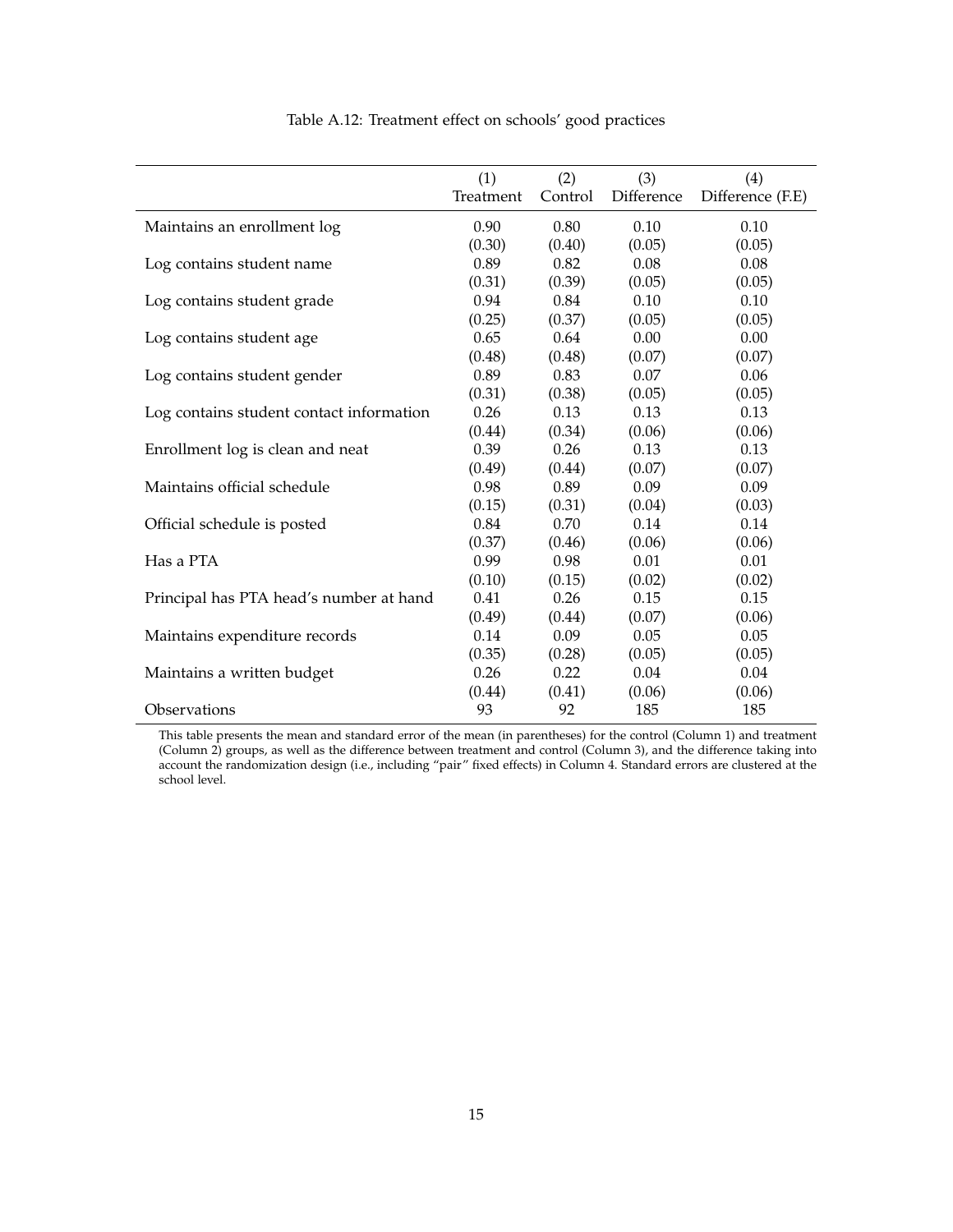|                       | (1)<br>Treatment | (2)<br>Control | (3)<br>Difference | (4)<br>Difference (F.E) |
|-----------------------|------------------|----------------|-------------------|-------------------------|
|                       |                  |                |                   |                         |
| Fees (USD/year)       | 5.68             | 8.06           | $-2.38$           | $-2.95$                 |
|                       | (10.16)          | (9.73)         | (0.97)            | (0.62)                  |
| Tutoring (USD/year)   | 0.34             | 0.38           | $-0.04$           | $-0.04$                 |
|                       | (1.20)           | (1.34)         | (0.09)            | (0.08)                  |
| Textbooks (USD/year)  | 0.61             | 0.86           | $-0.25$           | $-0.22$                 |
|                       | (1.44)           | (1.65)         | (0.13)            | (0.09)                  |
| Copy books (USD/year) | 1.02             | 1.08           | $-0.06$           | $-0.07$                 |
|                       | (1.96)           | (1.93)         | (0.14)            | (0.13)                  |
| Pencils (USD/year)    | 3.23             | 2.95           | 0.28              | 0.21                    |
|                       | (3.05)           | (2.88)         | (0.31)            | (0.16)                  |
| Uniform (USD/year)    | 9.25             | 11.46          | $-2.20$           | $-1.95$                 |
|                       | (6.31)           | (5.19)         | (0.63)            | (0.43)                  |
| Food (USD/year)       | 43.00            | 46.33          | $-3.33$           | $-1.46$                 |
|                       | (71.02)          | (75.85)        | (6.90)            | (3.91)                  |
| Other (USD/year)      | 3.42             | 3.06           | 0.36              | 0.32                    |
|                       | (4.56)           | (4.28)         | (0.34)            | (0.27)                  |
| Observations          | 595              | 520            | 1,115             | 1,115                   |

Table A.13: Treatment effect on household expenditure

This table presents the mean and standard error of the mean (in parentheses) for the control (Column 1) and treatment (Column 2) groups, as well as the difference between treatment and control (Column 3), and the difference taking into account the randomization design (i.e., including "pair" fixed effects) in Column 4. Standard errors are clustered at the school level.

|                         | (1)       | (2)     | (3)        | (4)              |
|-------------------------|-----------|---------|------------|------------------|
|                         | Treatment | Control | Difference | Difference (F.E) |
| Attended school meeting | 0.76      | 0.77    | $-0.01$    | 0.03             |
|                         | (0.43)    | (0.42)  | (0.04)     | (0.02)           |
| Made cash donation      | 0.12      | 0.11    | 0.02       | $-0.00$          |
|                         | (0.33)    | (0.31)  | (0.02)     | (0.02)           |
| Made in-kind donation   | 0.03      | 0.04    | $-0.01$    | $-0.02$          |
|                         | (0.17)    | (0.20)  | (0.01)     | (0.01)           |
| Donated work            | 0.13      | 0.15    | $-0.01$    | $-0.00$          |
|                         | (0.34)    | (0.35)  | (0.03)     | (0.02)           |
| Helped with homework    | 0.58      | 0.61    | $-0.03$    | $-0.04$          |
|                         | (0.49)    | (0.49)  | (0.04)     | (0.03)           |
| Observations            | 619       | 543     | 1.162      | 1,162            |

#### Table A.14: Treatment effect on household engagement

This table presents the mean and standard error of the mean (in parenthesis) for the control (Column 1) and treatment (Column 2) groups, as well as the difference between treatment and control (Column 3), and the difference taking into account the randomization design (i.e., including "pair" fixed effects) in Column 4. Standard errors are clustered at the school level.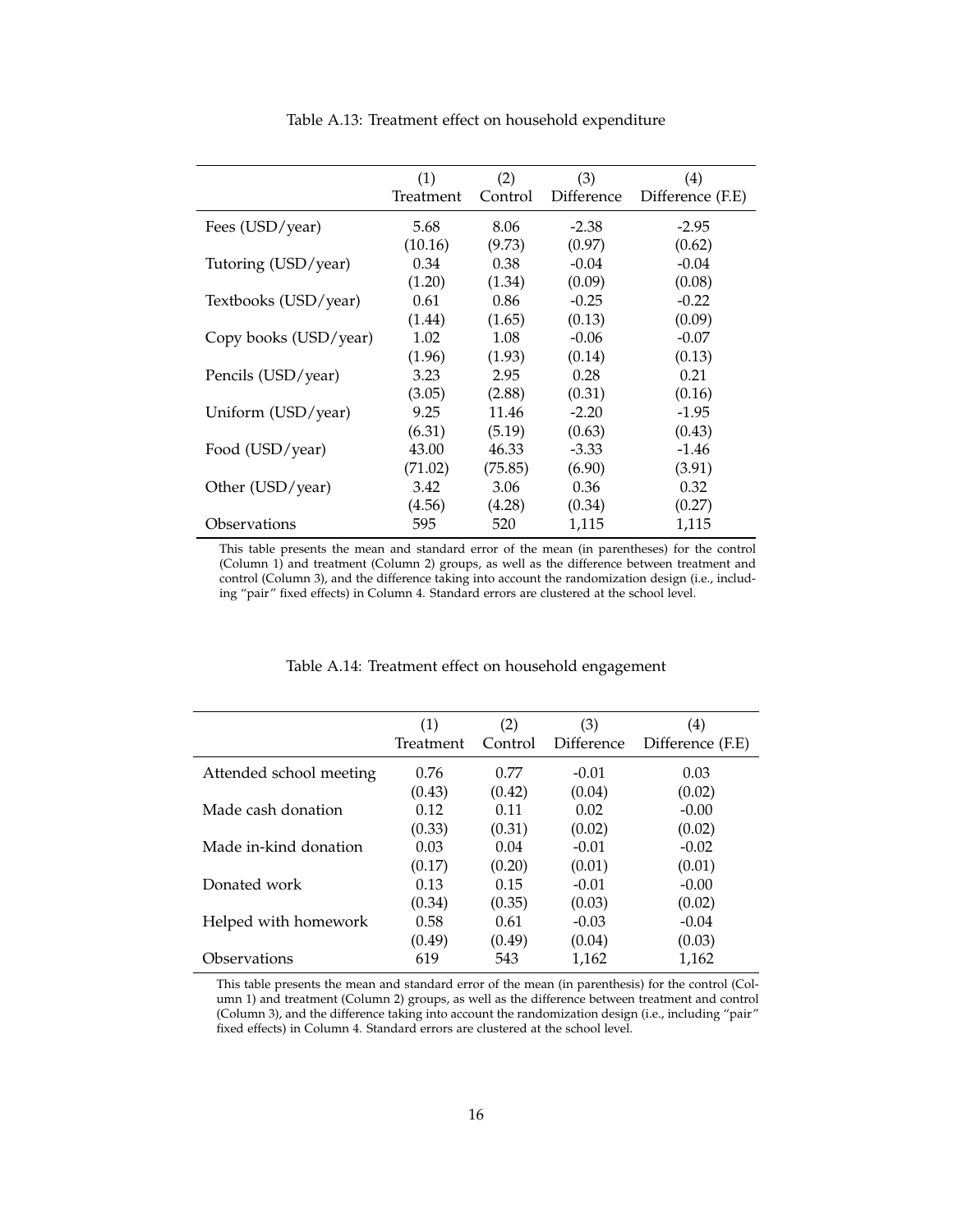|                         | (1)<br><b>BRAC</b> | (2)<br><b>Bridge</b> | (3)<br>MtM | (4)<br>Omega | (5)<br><b>Rising</b> | (6)<br>St. Child | (7)<br>Stella M | (8)<br><b>YMCA</b> | (9)<br>p-value |
|-------------------------|--------------------|----------------------|------------|--------------|----------------------|------------------|-----------------|--------------------|----------------|
| Students                | 31.94              | 156.19               | $-23.03$   | 35.49        | $-0.83$              | 31.09            | $-19.16$        | $-22.53$           | .00092         |
|                         | (27.00)            | (25.48)              | (49.01)    | (27.69)      | (53.66)              | (34.74)          | (59.97)         | (59.97)            |                |
| Teachers                | 1.23               | 2.72                 | 1.42       | 1.70         | 1.16                 | 0.59             | 1.13            | 0.76               | .66            |
|                         | (0.70)             | (0.66)               | (1.28)     | (0.72)       | (1.40)               | (0.90)           | (1.56)          | (1.56)             |                |
| <b>PTR</b>              | $-4.57$            | 5.77                 | $-8.47$    | $-5.45$      | $-6.02$              | 2.34             | $-10.62$        | $-7.29$            | .079           |
|                         | (3.27)             | (3.09)               | (5.94)     | (3.36)       | (6.50)               | (4.21)           | (7.27)          | (7.27)             |                |
| Latrine/Toilet          | 0.18               | 0.28                 | 0.26       | 0.25         | 0.23                 | 0.22             | 0.06            | 0.18               | .96            |
|                         | (0.08)             | (0.07)               | (0.14)     | (0.08)       | (0.16)               | (0.10)           | (0.17)          | (0.17)             |                |
| Solid classrooms        | 0.63               | 2.81                 | 2.64       | $-0.11$      | 1.85                 | 1.59             | $-1.95$         | 1.30               | .055           |
|                         | (0.75)             | (0.71)               | (1.36)     | (0.77)       | (1.49)               | (0.97)           | (1.67)          | (1.67)             |                |
| Solid building          | 0.28               | 0.22                 | 0.19       | 0.09         | 0.26                 | 0.19             | 0.23            | 0.23               | .84            |
|                         | (0.08)             | (0.07)               | (0.14)     | (0.08)       | (0.15)               | (0.10)           | (0.17)          | (0.17)             |                |
| Nearest paved road (KM) | $-9.25$            | $-10.86$             | $-7.13$    | $-8.22$      | $-4.47$              | $-7.13$          | $-4.56$         | $-7.79$            | .78            |
|                         | (2.03)             | (1.91)               | (3.67)     | (2.08)       | (4.01)               | (2.60)           | (4.48)          | (4.48)             |                |

Table A.15: Baseline differences between treatment schools and average public schools, by provider

17

This table presents the difference between public schools and the schools operated by each provider. The information for all schools is taken<br>from the Ministry of Education - Republic of Liberia (2015-2016) data, and ther for testing  $H_0: \beta_{BRAC} = \beta_{Bridge} = \beta_{YMCA} = \beta_{MtM} = \beta_{Omega} = \beta_{Rising} = \beta_{St.Child} = \beta_{St.ellam}$ . Standard errors are clustered at the school level.<br>The sample is the original treatment and control allocation. Since some providers had no sch data to estimate treatment effects over constrained classes. Standard errors are clustered at the school level.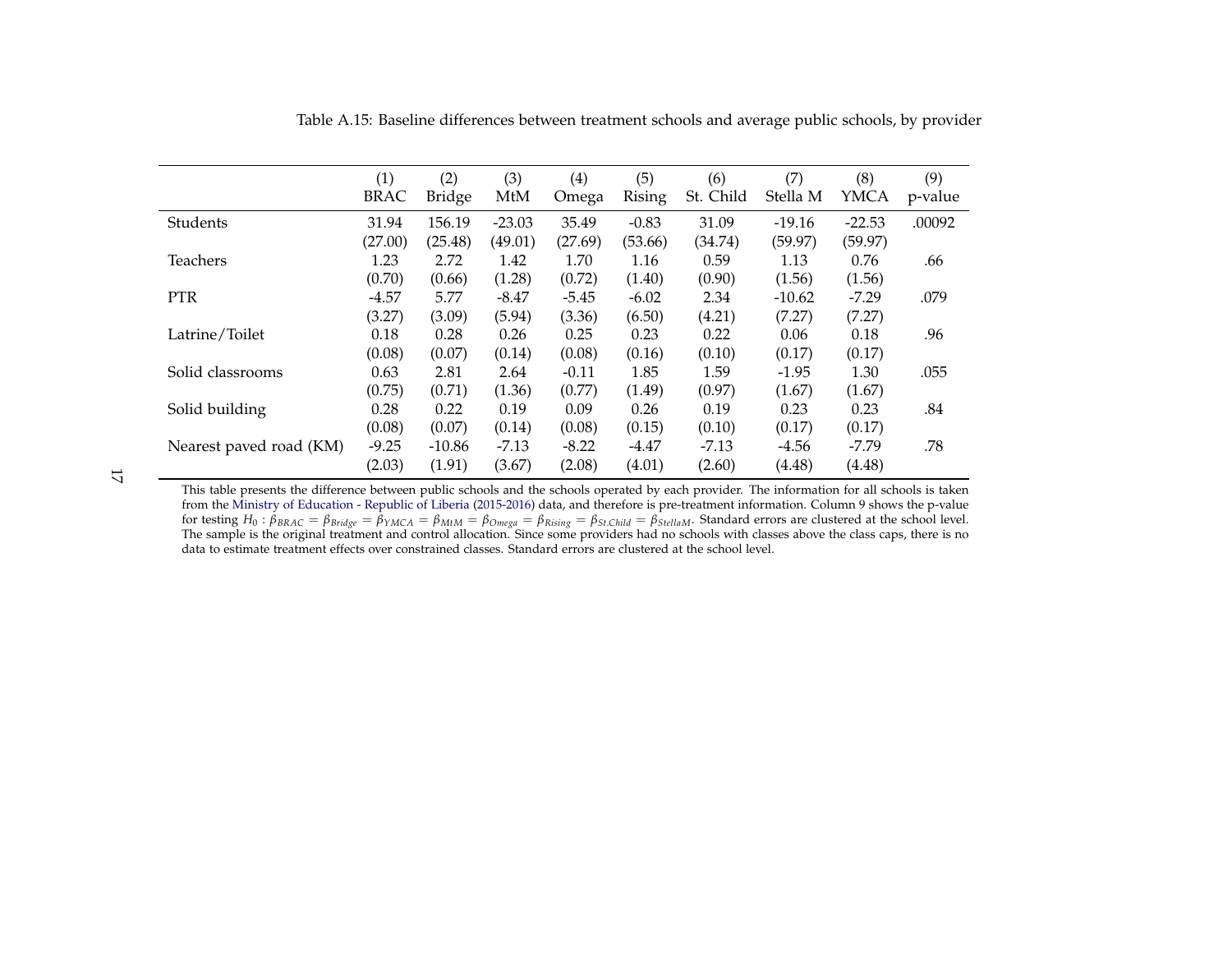|                                              | (1)         | (2)           | (3)            | (4)             | (5)     | (6)       | (7)                      | (8)            | (9)     |
|----------------------------------------------|-------------|---------------|----------------|-----------------|---------|-----------|--------------------------|----------------|---------|
|                                              | <b>BRAC</b> | <b>Bridge</b> | MtM            | Omega           | Rising  | St. Child | Stella M                 | <b>YMCA</b>    | p-value |
| Panel A: Student test scores                 |             |               |                |                 |         |           |                          |                |         |
| English (standard deviations)                | 0.19        | 0.24          | 0.17           | 0.00            | 0.23    | 0.18      | 0.01                     | 0.30           | 0.087   |
|                                              | (0.08)      | (0.08)        | (0.14)         | (0.12)          | (0.16)  | (0.11)    | (0.18)                   | (0.18)         |         |
| Math (standard deviations)                   | 0.12        | 0.33          | 0.18           | 0.01            | 0.26    | 0.22      | 0.03                     | 0.20           | 0.025   |
|                                              | (0.09)      | (0.09)        | (0.15)         | (0.11)          | (0.16)  | (0.11)    | (0.17)                   | (0.16)         |         |
| Composite (standard deviations)              | 0.16        | 0.31          | 0.18           | $-0.01$         | 0.27    | 0.22      | 0.02                     | 0.24           | 0.035   |
|                                              | (0.08)      | (0.09)        | (0.15)         | (0.11)          | (0.16)  | (0.11)    | (0.18)                   | (0.17)         |         |
| Panel B: Changes to the pool of teachers     |             |               |                |                 |         |           |                          |                |         |
| % teachers dismissed                         | $-8.74$     | 50.63         | 14.33          | $-5.87$         | 0.78    | $-2.27$   | $-7.52$                  | 11.81          | < 0.001 |
|                                              | (6.37)      | (7.03)        | (11.05)        | (6.66)          | (11.86) | (8.89)    | (12.97)                  | (12.95)        |         |
| % new teachers                               | 38.06       | 70.90         | 47.84          | 22.76           | 20.76   | 36.37     | $-8.23$                  | 35.94          | 0.0060  |
|                                              | (11.14)     | (13.09)       | (18.73)        | (11.88)         | (19.98) | (15.15)   | (26.11)                  | (21.04)        |         |
| Age in years (teachers)                      | $-5.50$     | $-9.12$       | $-7.80$        | $-5.75$         | $-8.07$ | $-6.53$   | $-5.99$                  | $-3.50$        | 0.16    |
|                                              | (1.71)      | (2.18)        | (2.57)         | (1.73)          | (2.74)  | (2.08)    | (2.72)                   | (3.51)         |         |
| Test score in standard deviations (teachers) | 0.12        | 0.24          | 0.23           | 0.17            | 0.17    | 0.23      | 0.17                     | 0.05           | 0.46    |
|                                              | (0.13)      | (0.14)        | (0.18)         | (0.13)          | (0.18)  | (0.16)    | (0.18)                   | (0.23)         |         |
| Panel C: Enrollment and access               |             |               |                |                 |         |           |                          |                |         |
| $\Delta$ enrollment                          | 31.91       | 7.80          | 12.63          | 28.93           | 16.24   | 25.38     | 15.79                    | 27.52          | 0.49    |
|                                              | (25.45)     | (26.78)       | (32.57)        | (25.01)         | (32.75) | (28.81)   | (33.86)                  | (34.02)        |         |
| $\Delta$ enrollment (constrained grades)     | 41.57       | $-29.66$      | 41.64          | $-3.45$         | 41.30   | 22.33     | $\overline{\phantom{0}}$ |                | 0.48    |
|                                              | (44.13)     | (14.58)       | (44.24)        | (36.91)         | (44.03) | (46.95)   | $(-)$                    | $(-)$          |         |
| Student attendance (%)                       | 18.45       | 12.77         | 20.72          | 17.55           | 19.01   | 19.36     | 16.65                    | 17.44          | 0.48    |
|                                              | (6.59)      | (7.54)        | (9.14)         | (6.67)          | (8.98)  | (7.95)    | (9.49)                   | (9.09)         |         |
| % students still attending any school        | $-1.98$     | 1.27          | $-4.78$        | $-2.03$         | $-3.82$ | $-1.97$   | $-3.21$                  | $-3.18$        | 0.36    |
|                                              | (3.38)      | (3.68)        | (5.90)         | (3.64)          | (5.62)  | (4.26)    | (5.35)                   | (5.60)         |         |
| % students still attending same school       | 0.55        | 2.34          | 0.39           | 0.65            | 0.76    | 0.27      | 0.33                     | 0.20           | 0.45    |
|                                              | (1.75)      | (1.91)        | (2.53)         | (1.87)          | (2.55)  | (2.22)    | (2.58)                   | (2.72)         |         |
| Panel D: Satisfaction                        |             |               |                |                 |         |           |                          |                |         |
| % satisfied with school (parents)            | 11.75       | 10.97         | 3.72           | 1.72            | 2.59    | $-0.37$   | 9.96                     | 8.51           | 0.24    |
|                                              | (6.32)      | (6.39)        | (8.45)         | (6.32)          | (9.00)  | (8.36)    | (9.36)                   | (9.14)         |         |
| % students who think school is fun           | 4.08        | 2.73          | 2.49           | 3.25            | 3.47    | 2.59      | 0.01                     | 4.75           | 0.59    |
|                                              | (3.90)      | (3.66)        | (5.42)         | (4.05)          | (5.59)  | (4.65)    | (6.67)                   | (6.12)         |         |
| Observations                                 | 40          | 45            | $\overline{8}$ | $\overline{12}$ | 38      | 10        | $\overline{24}$          | $\overline{8}$ |         |

Table A.16: Comparable ITT treatment effects by provider

This table presents the ITT treatment effect for each provider, after adjusting for differences in baseline school characteristics, based on a Bayesian hierarchical model. Column 9 shows the p-value for testing  $H_0: \beta_{BRAC$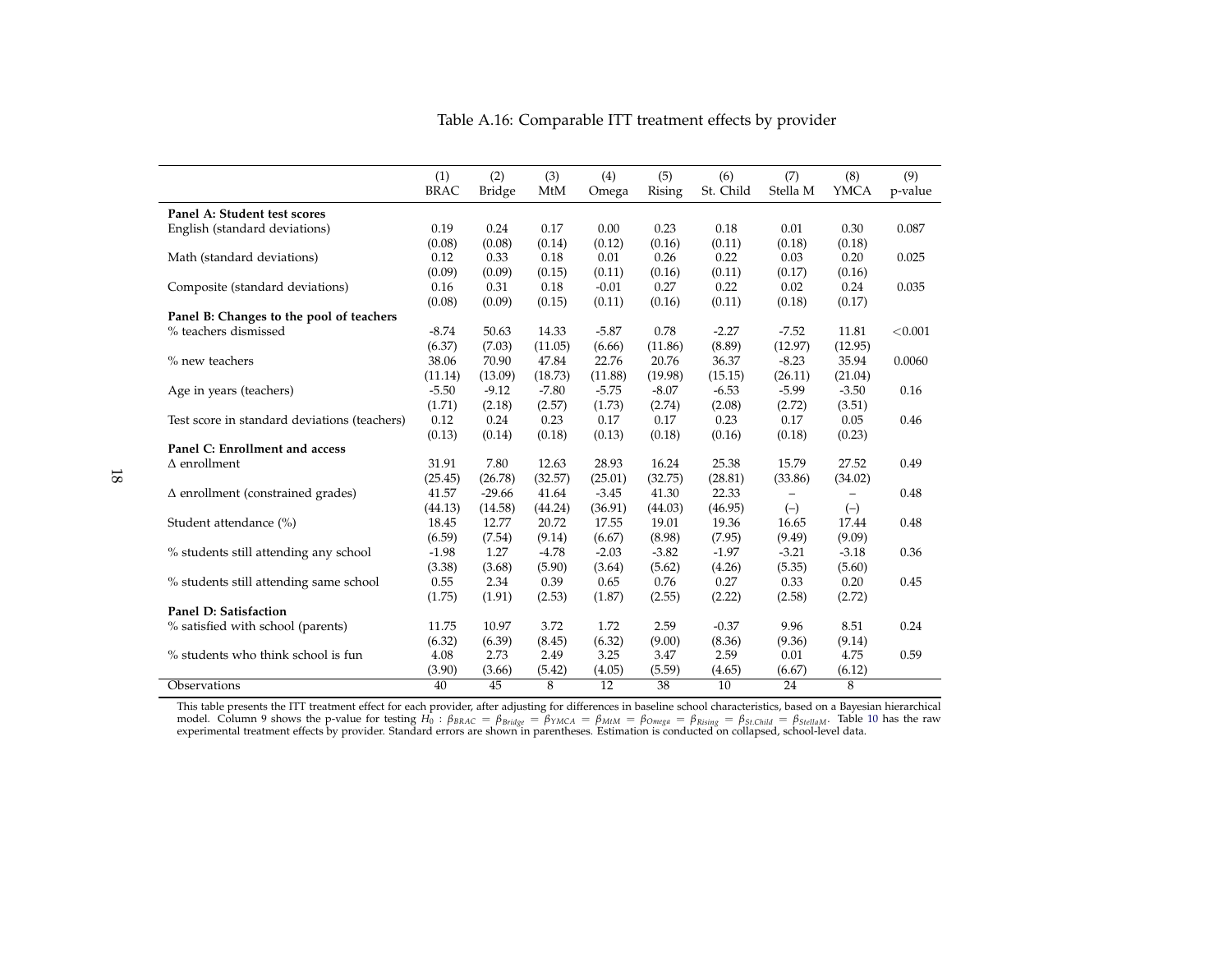| (1)<br>Provider | (2)<br>Treatment | (3)<br>Schools | (4)       | (5)<br>Teachers | (6)       | (7) | (8)     | (9)<br>Enrollment | (10)      | (11)                   | (12)<br>Enrollment in constrained classes | (13)      |
|-----------------|------------------|----------------|-----------|-----------------|-----------|-----|---------|-------------------|-----------|------------------------|-------------------------------------------|-----------|
|                 |                  |                | 2015/2016 | 2016/2017       | Dismissed | New | Classes | 2015/2016         | 2016/2017 | Constrained<br>classes | 2015/2016                                 | 2016/2017 |
| <b>BRAC</b>     | $\Omega$         | 20             | 141       | 148             | 41        | 48  | 180     | 5,694             | 5,107     | 10                     | 780                                       | 703       |
| <b>BRAC</b>     |                  | 20             | 141       | 209             | 33        | 101 | 180     | 5,684             | 5,872     | 11                     | 1,130                                     | 1,138     |
| Bridge          | 0                | 22             | 177       | 174             | 38        | 35  | 198     | 7,110             | 6,610     | 61                     | 3,969                                     | 3,648     |
| <b>Bridge</b>   |                  | 23             | 236       | 212             | 174       | 150 | 207     | 9,788             | 8,282     | 72                     | 6,909                                     | 3,475     |
| <b>YMCA</b>     | $\Omega$         | 4              | 20        | 22              |           | 3   | 36      | 729               | 727       | $\overline{2}$         | 142                                       | 120       |
| <b>YMCA</b>     |                  |                | 27        | 40              | 6         | 19  | 36      | 908               | 1,068     |                        | 217                                       | 238       |
| MtM             | 0                | 6              | 52        | 41              | 21        | 10  | 54      | 1,140             | 1,312     |                        | 155                                       | 167       |
| MtM             |                  | 6              | 46        | 64              | 20        | 38  | 54      | 1,145             | 1,223     |                        | 171                                       | 159       |
| Omega           | $\Omega$         | 19             | 132       | 130             | 33        | 31  | 171     | 4,895             | 5,200     | 12                     | 1,255                                     | 1,232     |
| Omega           |                  | 19             | 151       | 196             | 26        | 71  | 171     | 5,764             | 6,841     | 19                     | 1,953                                     | 2,446     |
| Rising          | $\Omega$         | 5              | 47        | 43              | 23        | 19  | 45      | <b>209.</b>       | 1,308     |                        | 202                                       | 185       |
| Rising          |                  |                | 36        | 47              | 11        | 22  | 45      | 918               | 1,134     |                        | 87                                        | 89        |
| St. Child       | $\Omega$         | 12             | 88        | 68              | 29        | 9   | 108     | 3,094             | 2,794     |                        | 738                                       | 557       |
| St. Child       |                  | 12             | 81        | 100             | 22        | 41  | 108     | 3,351             | 3,506     |                        | 877                                       | 797       |
| Stella M        | $\Omega$         | 4              | 20        | 20              | 8         | 8   | 36      | 765               | 683       |                        | 73                                        | 45        |
| Stella M        |                  |                | 31        | 27              | 9         |     | 36      | 958               | 978       | 3                      | 213                                       | 192       |

Table A.17: Descriptive statistics by provider and treatment

19

This table shows the total number of teachers and students in treatment (=1 in Column 2) and control (=0 in Column 2) schools for each operator. Teachers in 2015/2016 are taken from the Ministry of Education - Republic of Liberia (2015-2016) data, while teachers in 2016/2017 are taken from our first-year follow-up data. "Dismissed" refers to the number of teachers in the Ministry of Education - Republic of Liberia (2015-2016) data who are not working at the school at the end of the 2016/2017 academic year. "New" is the number of teachers working at the school at the end of the 2016/2017 academic year who are not in the Ministry of Education - Republic of Liberia (2015-2016) data. "Constrained classes" are those with more students in 2015/2016 than the class size cap.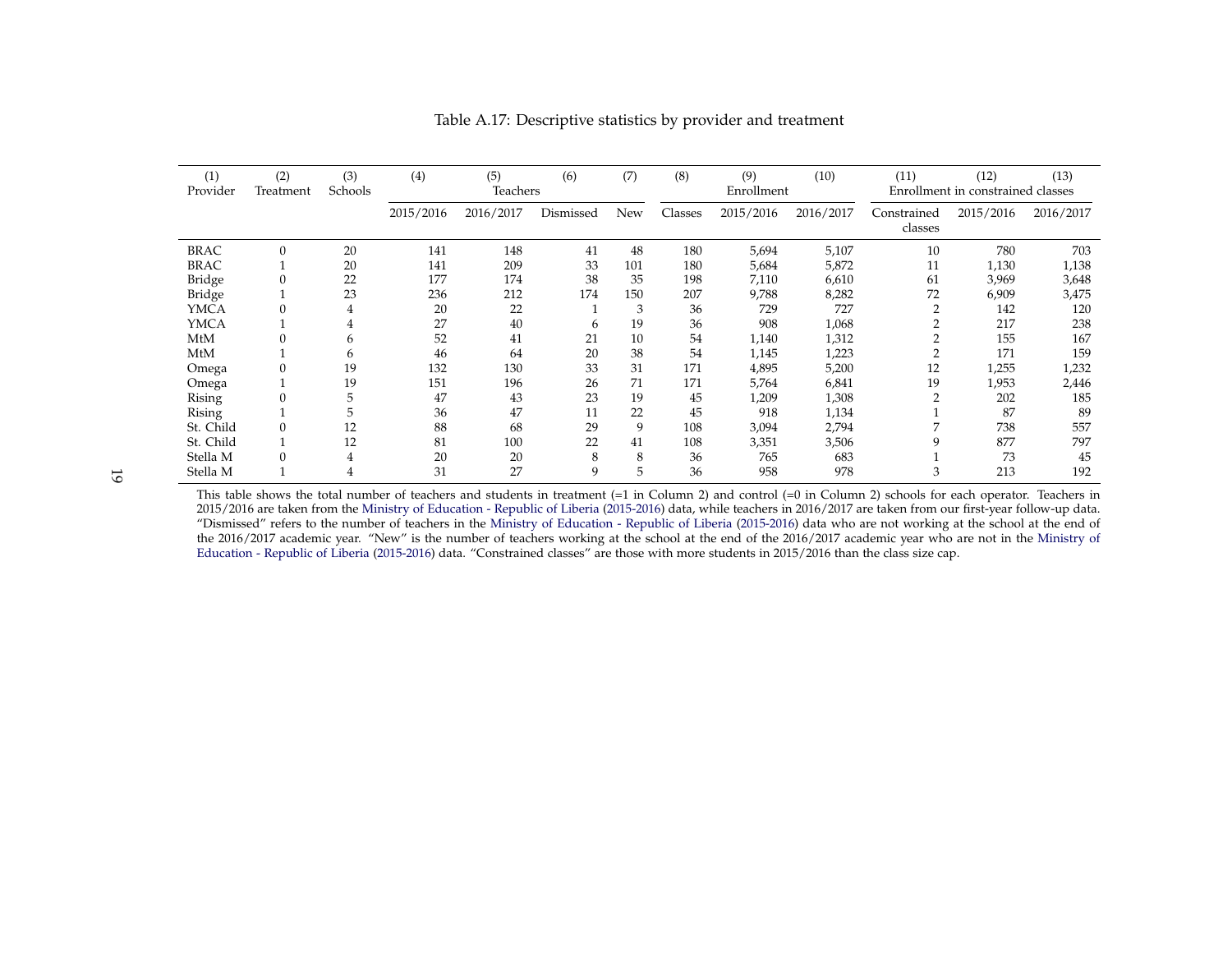|                                                | (1)<br>Raw    | (2)<br>Comparable       |
|------------------------------------------------|---------------|-------------------------|
| All operators                                  | .18<br>(.032) | .18<br>(.044)           |
| Without Stella M and Omega                     | 27<br>(.035)  | .23<br>(.046)           |
| Without Bridge                                 | .12<br>(.037) | .16<br>(.045)           |
| Without Stella M, Omega, and Bridge            | .21<br>(.042) | $\mathcal{P}$<br>(.054) |
| Without Stella M, Omega, Bridge, MtM, and YMCA | .21<br>(.047  | .19<br>063              |

Table A.18: Simulated treatment effects without some providers

This table presents the average treatment effect of the program by taking an inverse-variance weighted average across providers. Column 1 presents the overall treatment effect from the raw treatment estimates. Column 2 presents the overall treatment effect from the comparable treatment effects after adjusting for differences in school characteristics and applying a Bayesian hierarchical model. The additional uncertainty for the comparable treatment effects (i.e., larger standard errors) comes from assuming a non-informative prior for the standard deviation of true effects.

#### **A.2 Tracking and attrition**

A potential issue with our sampling strategy is differential attrition at each round of data collection. In the first round, enumerators were instructed to sample 20 students from the 2015/2016 enrollment logs, track them, and test them. However, if a student had moved to another village, had died, or was impossible to track, the enumerators were instructed to sample another student. Thus, even at the first round an endogenous sampling problem arises if treatment makes students easier or harder to track in combination with enumerator shrinkage. To mitigate this issue, enumerators participated in additional training on tracking and its importance and were provided with a generous amount of tracking time. Students were tracked to their homes and tested there when not available at school. As Table A.19 shows, we have no reason to believe that this issue arose. The effort required to track students was different between treatment and control (it is easier to track students at the school), yet the total number of students sampled, to obtain a sample of 20 students, is balanced between treatment and control (see Table A.19).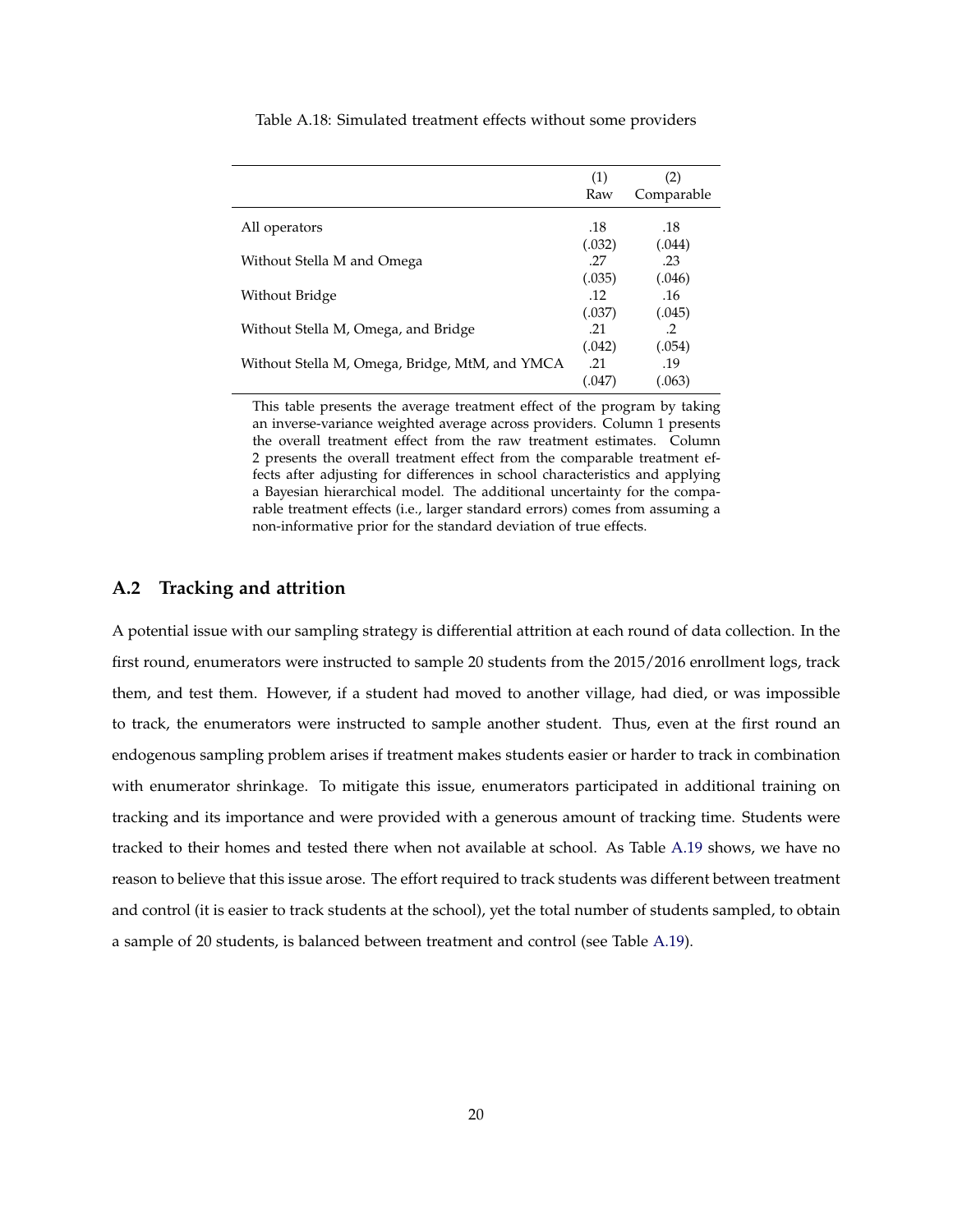|                            | (1)<br>Treatment | (2)<br>Control | (3)<br>Difference | (4)<br>Difference (F.E) |
|----------------------------|------------------|----------------|-------------------|-------------------------|
| Number of students sampled | 24.8             | 24.6           | 0.13              | 0.035                   |
|                            | (5.74)           | (5.10)         | (0.81)            | (0.81)                  |
| Found at the school        | 18.2             | 16.7           | 1.49              | 1.555                   |
|                            | (2.30)           | (4.70)         | (0.55)            | (0.54)                  |
| Found at home              | 1.73             | 2.91           | $-1.18$           | $-1.223$                |
|                            | (2.12)           | (3.97)         | (0.48)            | (0.47)                  |
| Interviewed                | 19.9             | 19.6           | 0.32              | 0.344                   |
|                            | (0.89)           | (2.23)         | (0.25)            | (0.27)                  |
| Observations               | 88               | 90             | 178               | 171                     |

Table A.19: Tracking and sampling in the first wave of data collection

This table presents the mean and standard error of the mean (in parentheses) for the control (Column 1) and treatment (Column 2) groups, as well as the difference between treatment and control (Column 3), and the difference taking into account the randomization design (i.e., including "pair" fixed effects) in Column 4. The table shows the average number of students we sampled (and tried to track), the number of students we were able to track at the assigned school or at home, and the total number of students we tracked and found during the first round of data collection. Standard errors are clustered at the school level.

#### **A.3 Test design**

Most modules follow the Early Grade Reading Assessment (EGRA), Early Grade Mathematics Assessment (EGMA), Uwezo, and Trends in International Mathematics and Science Study (TIMSS) assessments. For the first wave of data collection the test contained a module for each of the following skills: object identification (like the Peabody Picture Vocabulary Test), letter reading (adapted from EGRA), word reading (adapted from EGRA), a preposition module, reading comprehension (adapted from Uwezo), listening comprehension (adapted from EGRA), counting (adapted from Uwezo), number discrimination (adapted from Uwezo), number identification (adapted from EGMA), addition (adapted from Uwezo and EGMA), subtraction (adapted from Uwezo and EGMA), multiplication (adapted from Uwezo and EGMA), division (adapted from Uwezo and EGMA), shape identification, fractions, and word problems in mathematics.

For the second round of data collection the test did not include the following modules: Prepositions, shape identification, and fractions. These modules were excluded given the low variation in responses in the first wave of data collection and to make space for new modules. Instead, new modules were introduced, including letter, word and number dictation, and a verb and a pronoun module. Additionally, we included some "conceptual" questions from TIMSS released items (items M031317 and M031316) that do not resemble the format of standard textbook exercises but rather test knowledge in an unfamiliar way. The number identification module remained exactly the same across rounds of data collection (to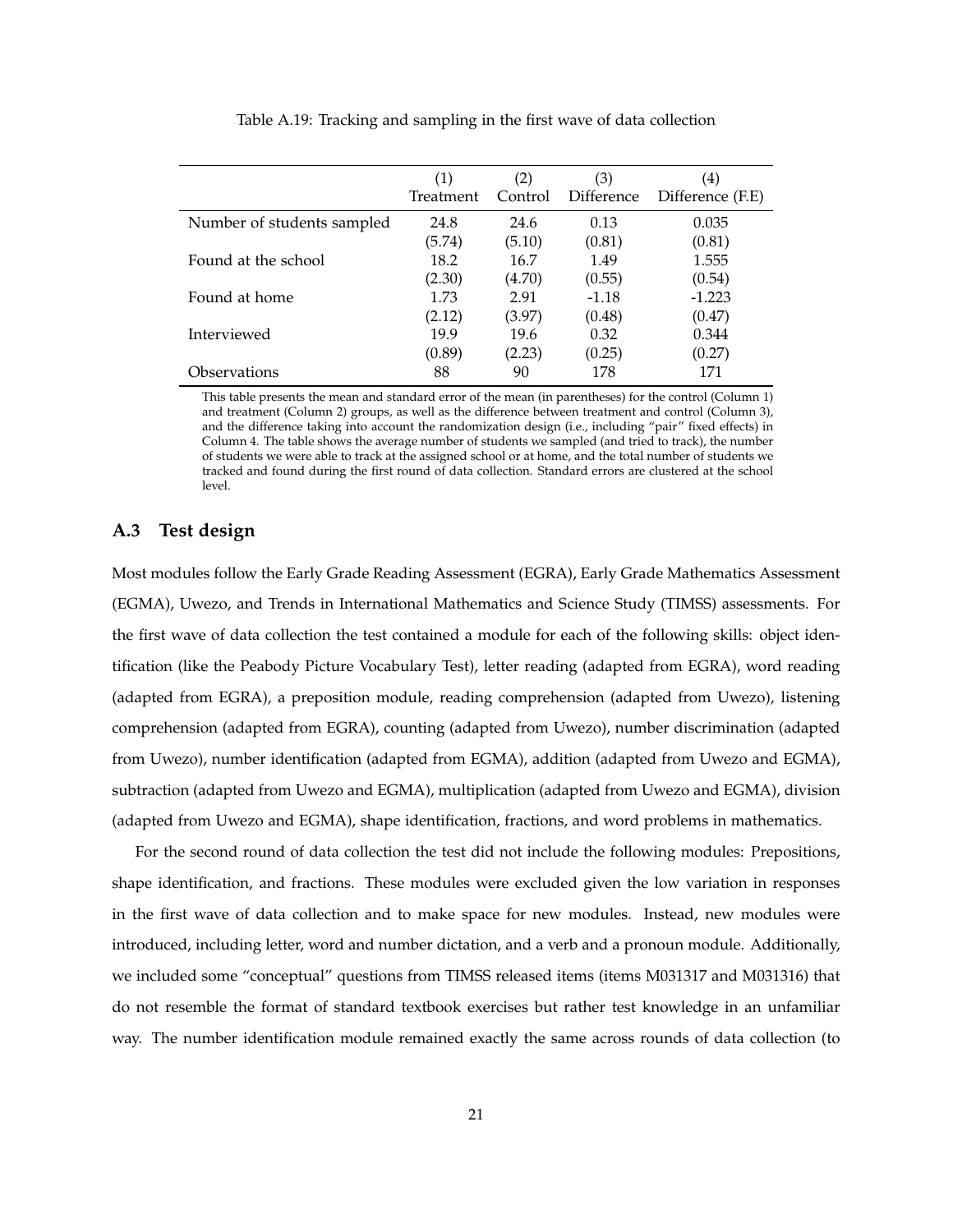provide us with absolute learning curves on these two items), while every other module was different. In addition, the word and number identification modules were identical to the EGRA/EGMA assessments used in Liberia previously (for comparability with other impact evaluations taking place in Liberia, most notably USAID's reading program (Piper & Korda, 2011) and the LTTP program (King et al., 2015)), but during the first round of data collection they were different. Two of the reading comprehension questions were taken from the Pre-Pirls released items (L11L01C and L11L02M) and one of the word problems was taken from TIMSS released items (M031183). Finally, we added a Raven's style module to measure the students' abstract thinking abilities.

#### **A.4 Cost-benefit analysis**

To compute the net benefit of the PSL program, we must place a financial value on test score gains.<sup>28</sup> To map test score gains onto existing estimates of the Mincerian returns to schooling, we translate them into "equivalent years of schooling" (EYOS) following Evans and Yuan (2017). This calculation assumes the value of schooling is captured by test score gains. In the control group, an extra year of schooling is associated with average test score gains of .3*σ* across subjects. Thus, the ToT treatment effect of .22*σ* on test scores is roughly 0.74 EYOS.

We estimate whether the lifetime benefits accruing to students outweigh the costs of the program by estimating the net present value (NPV) of the investment. We make four key assumptions: 1) every extra year of schooling increases income by 8.6% (Millennium Challenge Corporation, 2013); 2) the discount rate is 10%;<sup>29</sup> 3) pupils' counterfactual adult earnings are equal to Liberia's GDP per capita of USD 694.3 in 2017 (World Bank, 2017); and 4) students work for 40 years (starting in ten years time). The NPV of investing USD 50 in the PSL program is positive, at ∼USD 110; if we take into account the cost of additional teachers, the NPV is ∼USD 90. NPV becomes negative when the investment is above ∼USD 160, which is the case for some providers in the short run.

How sensitive are these estimates to our assumptions? A lower discount rate of, say,  $4\%^{30}$  would raise the minimum threshold cost to achieve positive NPV to USD 570 (still below the expenditure for some providers in the short run).

<sup>28</sup>We ignore non-pecuniary returns to education.

 $29$ This is the discount rate used by the World Bank to estimate Net ODA (World Bank, 2013).

 $30$ For reference, the deposit interest rate was 3.8 in 2016 (World Bank, 2016) and the latest auction of treasury bills from the Central Bank resulted in an average discount rate of 3.69% (see [https://www.cbl.org.lr/2content.php?sub=191&related=33&third=](https://www.cbl.org.lr/2content.php?sub=191&related=33&third=191&pg=sp&pt=Treasury%20Bills) [191&pg=sp&pt=Treasury%20Bills](https://www.cbl.org.lr/2content.php?sub=191&related=33&third=191&pg=sp&pt=Treasury%20Bills))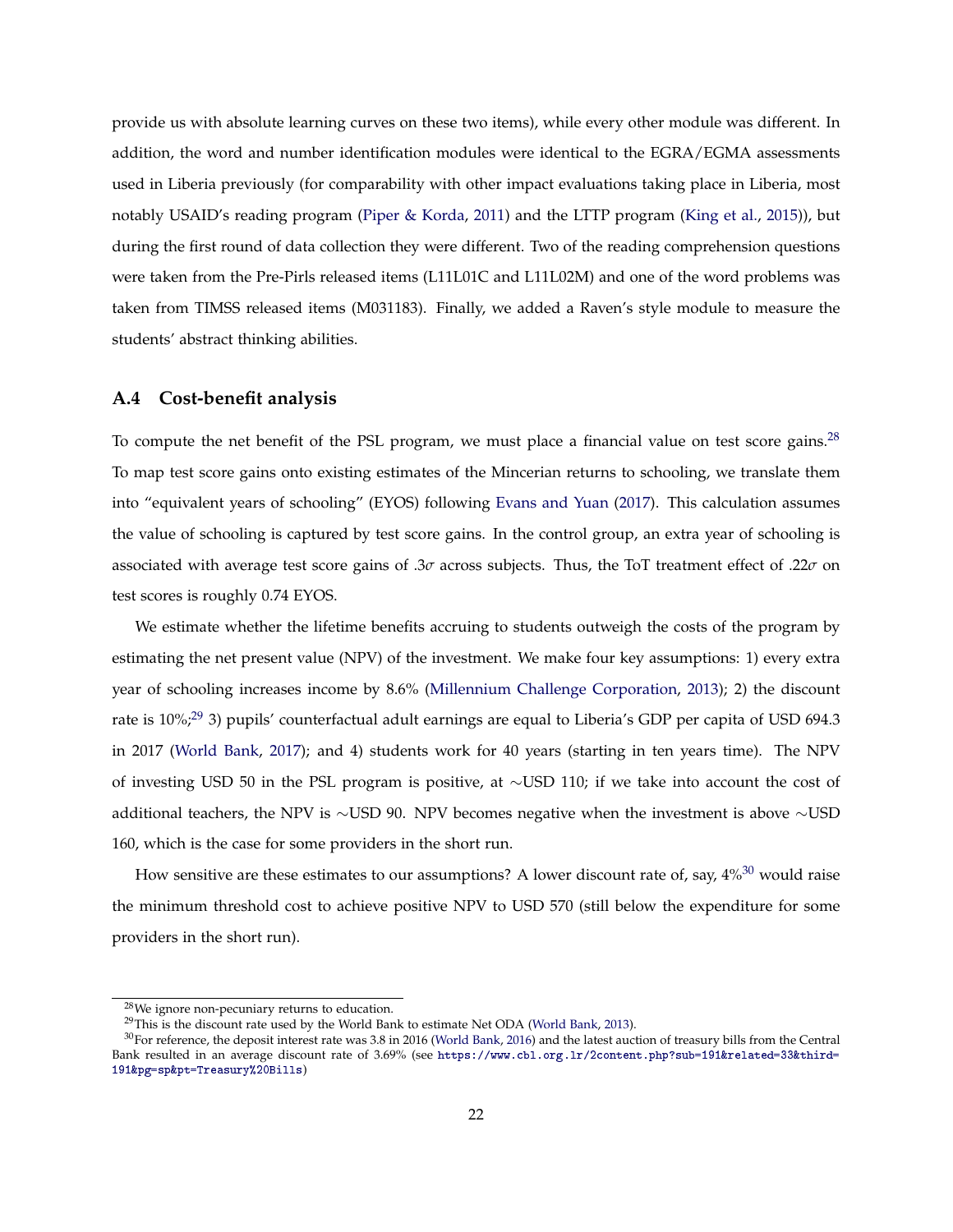## **A.5 Provider's details**

| Provider      | For-profit | Local | Website                              | Mission/vision/values                                                                                                                                                                                                                                                                                                                                                                                                                                                                                                                                                                                                                                                                                                                                                                                                                                                                                          |
|---------------|------------|-------|--------------------------------------|----------------------------------------------------------------------------------------------------------------------------------------------------------------------------------------------------------------------------------------------------------------------------------------------------------------------------------------------------------------------------------------------------------------------------------------------------------------------------------------------------------------------------------------------------------------------------------------------------------------------------------------------------------------------------------------------------------------------------------------------------------------------------------------------------------------------------------------------------------------------------------------------------------------|
| <b>BRAC</b>   | No         | No    | www.bracinternational.nl             | Our Vision: A world free from all forms of exploitation and discrim-<br>ination where everyone has the opportunity to realise their potential.<br>Our Mission: Our mission is to empower people and communities in<br>situations of poverty, illiteracy, disease and social injustice. Our inter-<br>ventions aim to achieve large scale, positive changes through economic<br>and social programmes that enable men and women to realise their po-<br>tential. Our Values: Integrity. Innovation. Inclusiveness. Effectiveness.                                                                                                                                                                                                                                                                                                                                                                               |
| <b>Bridge</b> | Yes        | No    | www.bridgeinternationalacademies.com | At Bridge, our mission is to provide millions of children with a life-<br>changing education. We are committed to helping achieve United Na-<br>tions Sustainable Development Goal 4: to ensure inclusive and qual-<br>ity education for all and promote lifelong learning. We believe every<br>child has the right to education. To realise this, we work in partner-<br>ship with governments, communities, teachers, and parents to deliver<br>great schools and high-quality education for primary and pre-primary<br>pupils. By providing a life-changing education to children in under-<br>served communities, we help put children, their families, and their<br>countries on a better development path. Education is one of the most<br>effective ways to end the cycle of poverty; enabling growth, peace, and<br>prosperity. It reduces conflict, enhances stability, and strengthens na-<br>tions. |
| MtM           | No.        | No    | www.morethanme.org                   | It All Started with a Girl: At 11 years old, she was selling herself for<br>clean drinking water, when all she really wanted was to go to school.<br>More Than Me was founded to meet her needs. We opened a school,<br>the MTM Academy, for 150 girls and saw major progress. Then Ebola<br>hit. The world didn't act quickly enough, and we knew we had to fight<br>to save her life. After spending six months on the front lines fighting<br>Ebola and seeing three students lose their families (and many other<br>children lose their own lives), we realized that our girls would never be<br>safe, never truly thrive, until Liberia thrives. The first step to rebuilding<br>Liberia is education for all. Our Mission: More Than Me uses education<br>as a catalyst for transformative social change for every girl in Liberia.<br>Our Vision: Every girl empowered.                                 |

### Table A.20: Provider's characteristics

Continued on next page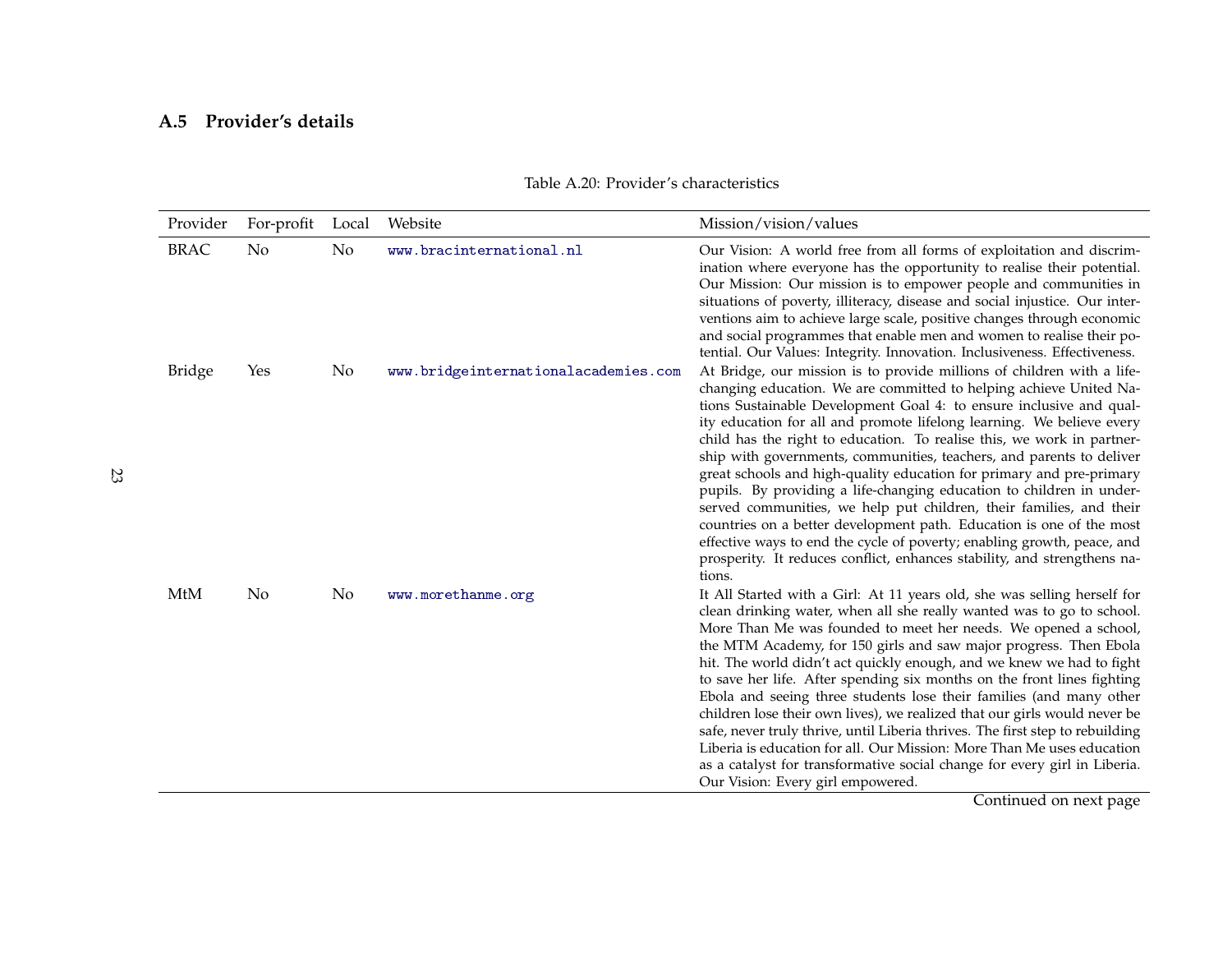| Provider      | For-profit Local Website |    | Table A.20 – continued from previous page | Mission/vision/values                                                                                                                                                                                                                                                                                                                                                                                                                                                                                                                                                                                                                                                                                                                                                                                                                                                                                                                                                                                                                                                                                                                                                           |
|---------------|--------------------------|----|-------------------------------------------|---------------------------------------------------------------------------------------------------------------------------------------------------------------------------------------------------------------------------------------------------------------------------------------------------------------------------------------------------------------------------------------------------------------------------------------------------------------------------------------------------------------------------------------------------------------------------------------------------------------------------------------------------------------------------------------------------------------------------------------------------------------------------------------------------------------------------------------------------------------------------------------------------------------------------------------------------------------------------------------------------------------------------------------------------------------------------------------------------------------------------------------------------------------------------------|
| Omega         | Yes                      | No | www.omega-schools.com                     | The enterprising poor, in huge numbers, are voting with their feet.<br>They are sacrificing their meager earnings to put their wards into low-<br>cost private schools. Omega Schools has responded with an innovative<br>Pay-As-You-Learn model - a chain of low cost private schools with<br>specialized curriculum, assessment, technology and management mod-<br>ules that are benefiting the poor and empowering aspirations of low in-<br>come families and their communities. Founded by Ken & Lisa Donkoh,<br>and James Tooley in 2008, and backed by Pearson's Affordable Learn-<br>ing Fund, Omega Schools is a social enterprise on a mission to deliver<br>quality education at the lowest cost on a grand scale. The model has<br>proven to be extremely attractive to parents, enabling its schools to be<br>full within 10 days of opening. Currently the chain has 38 schools ed-<br>ucating over 20,000 students and seeking to double that number in a<br>year.                                                                                                                                                                                               |
| <b>Rising</b> | Yes                      | No | www.risingacademies.com                   | Our mission is to create schools that open doors and change lives. We<br>expect every student to leave Rising ready for further study, for a good<br>job, and to become a role model in society. Founded in Sierra Leone in<br>2014, we provided emergency education to children kept out of school<br>by the Ebola Epidemic before opening our first school in April 2015.<br>Today, we run 29 government schools in rural Liberia under the LEAP<br>(formerly the Partnership Schools for Liberia) initiative, and 10 schools<br>in Sierra Leone serving families looking for a high quality education at<br>an affordable cost.                                                                                                                                                                                                                                                                                                                                                                                                                                                                                                                                              |
| St. Child     | No                       | No | www.street-child.co.uk                    | Every child deserves the chance to go to school and learn. Who We<br>Are: 121 million school-aged children are currently out of education<br>world-wide. Millions more children are in school but failing to learn.<br>Street Child believes that achieving universal basic education is the sin-<br>gle greatest step that can be taken towards the elimination of global<br>poverty. Where We Work: Street Child prides itself on being willing<br>to go to the world's toughest places where others won't, including re-<br>mote, hard-to-reach areas and fragile, disaster-affected states. What We<br>Do: We recognise that the barriers to education are complex and in-<br>terlinked, and our projects focus on a combination of education, child<br>protection and livelihood support to address the social, economic and<br>structural issues that underpin today's education crisis. Wherever we<br>work we partner with local organisations and communities and take<br>an outcome-led approach. We use evidence to drive learning and the<br>constant refinement and scale-up of programmes that create maximum<br>impact for the most children at the lowest cost. |

Continued on next page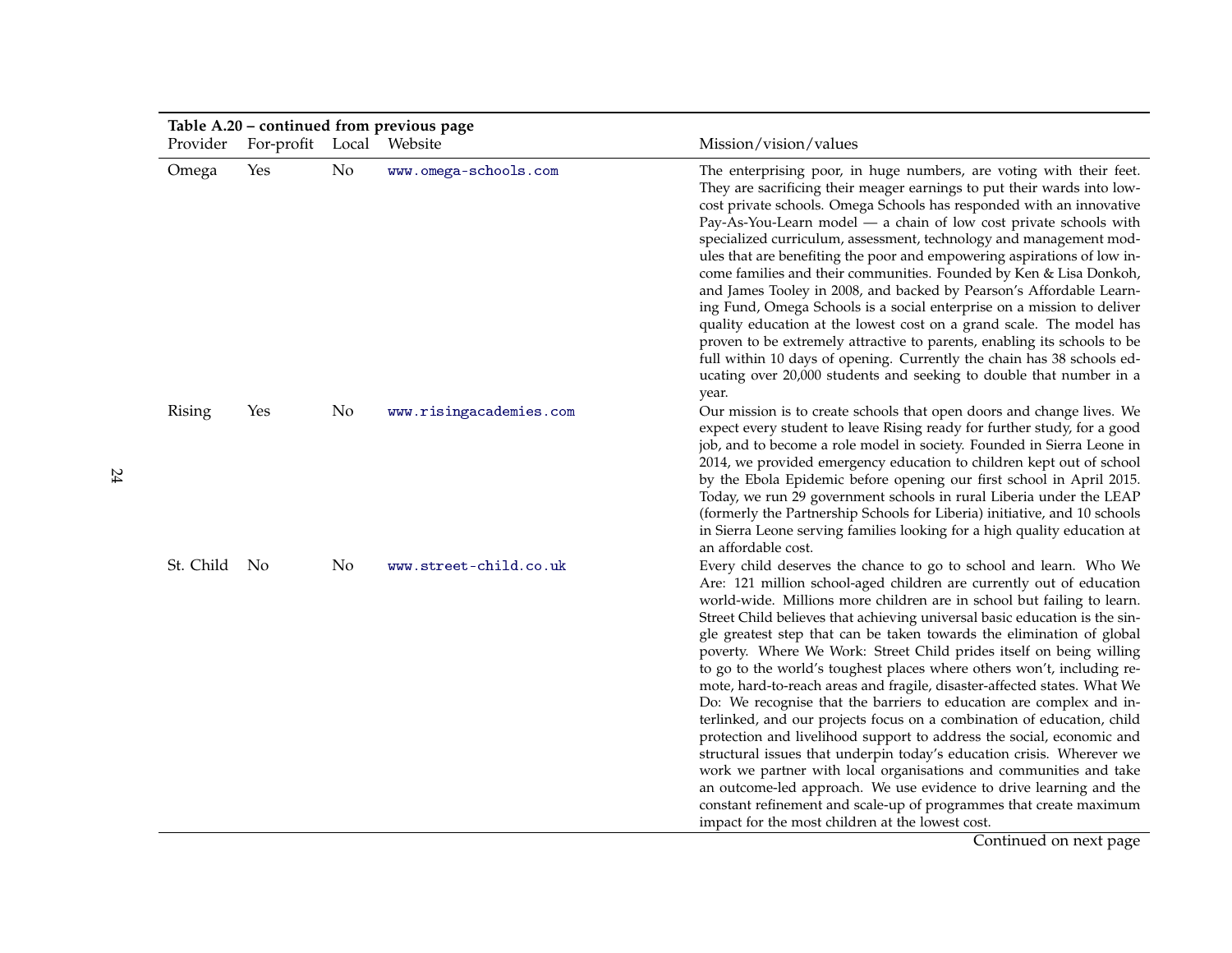|          | Table A.20 – continued from previous page |     |                           |                                                                                                                                                                                                                                                                                                                                                                                                                                                                                                                                                                                                                                                                                                                                                                                                                                                                                                                                                                                                                                                                                                                                                                                                                                                                                                                                                                                                                                                                                                                                                                                                                                                                                                                                                                                                                                                                                                                                                                                                                                                                                                                                                                                                                                       |  |  |
|----------|-------------------------------------------|-----|---------------------------|---------------------------------------------------------------------------------------------------------------------------------------------------------------------------------------------------------------------------------------------------------------------------------------------------------------------------------------------------------------------------------------------------------------------------------------------------------------------------------------------------------------------------------------------------------------------------------------------------------------------------------------------------------------------------------------------------------------------------------------------------------------------------------------------------------------------------------------------------------------------------------------------------------------------------------------------------------------------------------------------------------------------------------------------------------------------------------------------------------------------------------------------------------------------------------------------------------------------------------------------------------------------------------------------------------------------------------------------------------------------------------------------------------------------------------------------------------------------------------------------------------------------------------------------------------------------------------------------------------------------------------------------------------------------------------------------------------------------------------------------------------------------------------------------------------------------------------------------------------------------------------------------------------------------------------------------------------------------------------------------------------------------------------------------------------------------------------------------------------------------------------------------------------------------------------------------------------------------------------------|--|--|
| Provider | For-profit Local Website                  |     |                           | Mission/vision/values                                                                                                                                                                                                                                                                                                                                                                                                                                                                                                                                                                                                                                                                                                                                                                                                                                                                                                                                                                                                                                                                                                                                                                                                                                                                                                                                                                                                                                                                                                                                                                                                                                                                                                                                                                                                                                                                                                                                                                                                                                                                                                                                                                                                                 |  |  |
| Stella M | No                                        | Yes | www.smp.edu.lr/index.html | The Stella Maris Polytechnic is an Institution of higher learning own<br>and operated by the Catholic Archdioces of Monrovia. With main cam-<br>pus situated on Capitol Hill in Monrovia the Polytechnic boasts of four<br>colleges with over 2,500 enrollment. The almost 570 graduates of the<br>13th commencement convocation exercises in 2012 was the largest num-<br>ber of graduates ever produced by the polytechnic since its establish-<br>ment. Moreover, it was delightful to see that there were a number of<br>honored students as compared to previous classes. Stella Maris Poly-<br>technic formerly Don Bosco Polytechnic received its Charter from the<br>National Legislature on August 15, 1988. With the change of name<br>to Stella Maris Polytechnic a Bill to amend the charter was presented<br>to the National Transitional Legislative Assembly and was approved<br>on November 18, 2005. Stella Maris Polytechnic is recognized by the<br>Ministry of Education, Republic of Liberia, the Commission on Higher<br>Education in the Republic of Liberia as a founding member of the As-<br>sociation of Liberian Universities (ALU) it accepts the credits, (within<br>guidelines: please see Transfer students) from Cuttington University,<br>United Methodist University, African Methodist Episcopal University,<br>African Methodist Episcopal Zion University, and the University of<br>Liberia. Due to the over-crowdedness of the undergraduate school,<br>the University of Liberia presently accepts only students from Stella<br>Maris Polytechnic for the graduate school. Internationally, Stella Maris<br>Polytechnic (Mother Patern College of Health Sciences) partners with<br>AGEH/Cologne Germany, Kyper College, Calvin College, Columbia<br>University, USA and the Phillipan Women Universities System, Manila,<br>and has been recognized by the Wolrd Education Service (WES) based<br>in the United States of America. The Nursing Program is accredited<br>by Liberia Board of Nursing and Mid-wifery Stella Maris Polytechnic<br>(Bishop John Collins Teacher College partners with Ministry of Educa-<br>tion in the production of textbooks and in the training of teachers. |  |  |
|          |                                           |     |                           | Cantinual and anti-anno                                                                                                                                                                                                                                                                                                                                                                                                                                                                                                                                                                                                                                                                                                                                                                                                                                                                                                                                                                                                                                                                                                                                                                                                                                                                                                                                                                                                                                                                                                                                                                                                                                                                                                                                                                                                                                                                                                                                                                                                                                                                                                                                                                                                               |  |  |

Continued on next page